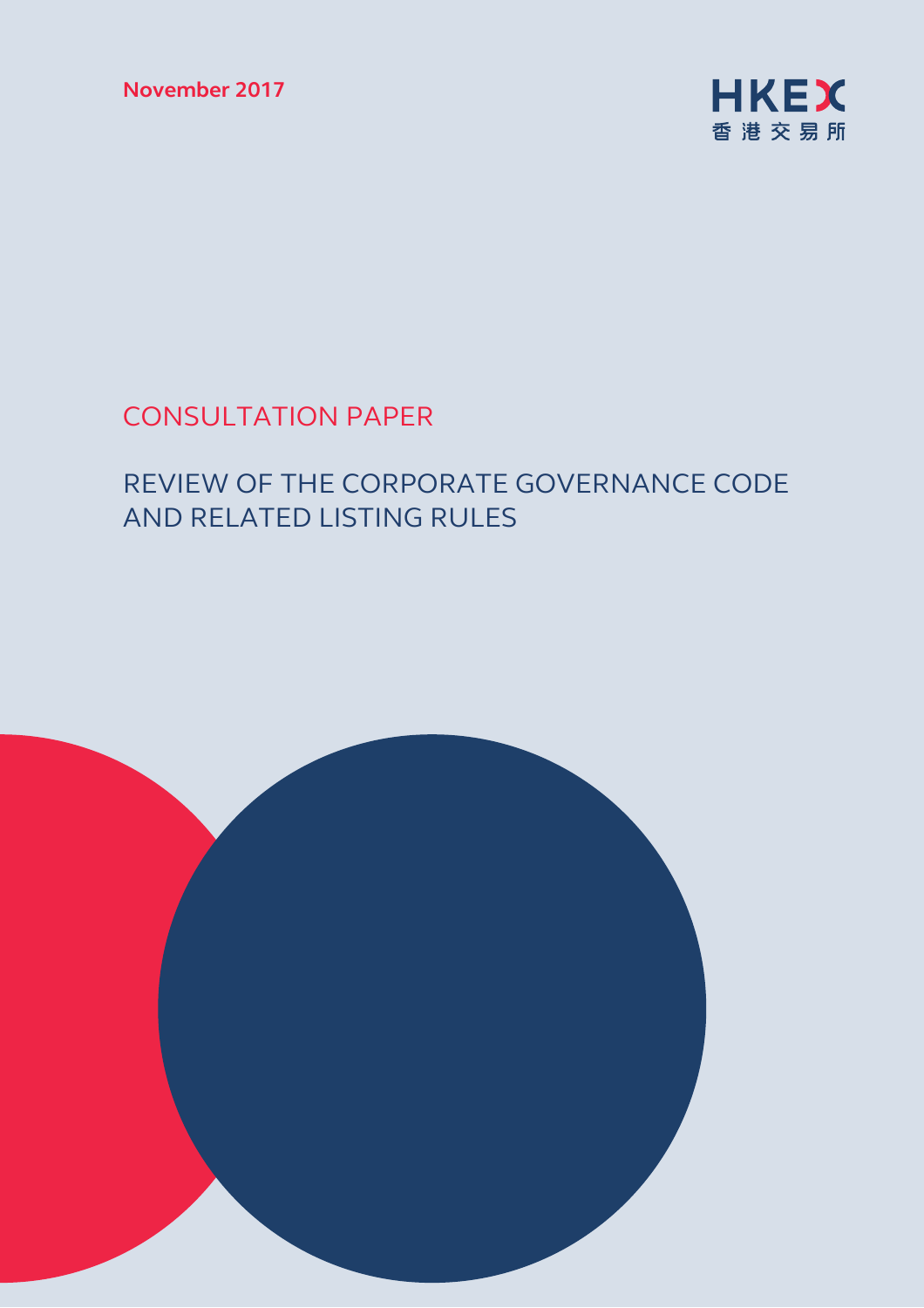**CONTENTS**

| 1.             |                                                                                |  |  |  |
|----------------|--------------------------------------------------------------------------------|--|--|--|
| 2.             |                                                                                |  |  |  |
| 3.             |                                                                                |  |  |  |
| Α.             |                                                                                |  |  |  |
| В.             | Cooling off period in respect of material interests in business activities  13 |  |  |  |
| C.             | Cross-directorships or Significant Links with other Directors 14               |  |  |  |
| D.             |                                                                                |  |  |  |
|                |                                                                                |  |  |  |
|                |                                                                                |  |  |  |
| 1 <sub>1</sub> |                                                                                |  |  |  |
| 2.             |                                                                                |  |  |  |
|                |                                                                                |  |  |  |
|                | PART V: ELECTRONIC DISSEMINATION OF CORPORATE                                  |  |  |  |

# **APPENDICES**

| APPENDIX I:  | DRAFT AMENDMENTS TO THE RULES AND THE CORPORATE<br>GOVERNANCE CODE AND CORPORATE GOVERNANCE REPORT |
|--------------|----------------------------------------------------------------------------------------------------|
| APPENDIX II: | PERSONAL INFORMATION COLLECTION AND PRIVACY POLICY<br>STATEMENT                                    |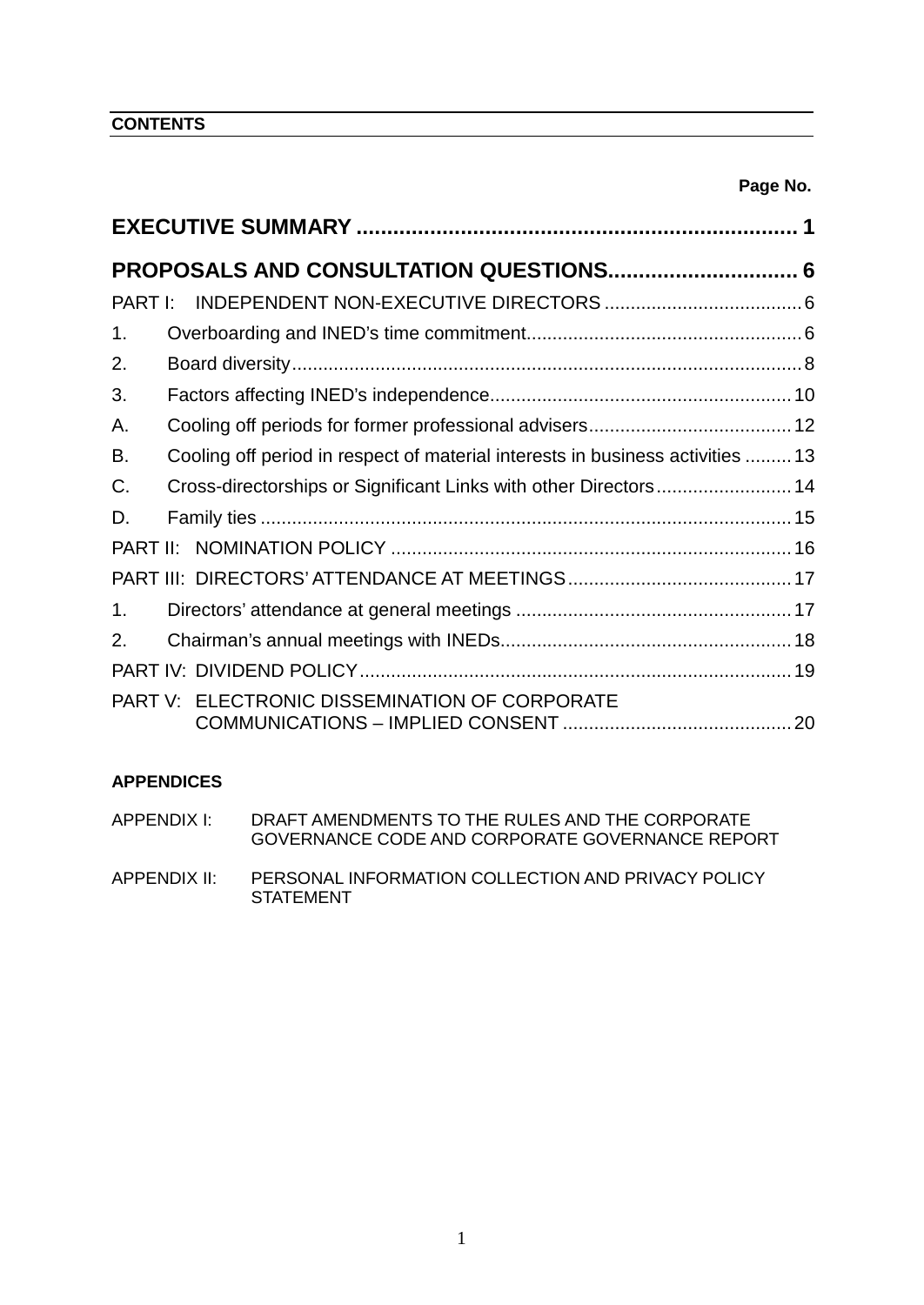# **HOW TO RESPOND TO THIS CONSULTATION PAPER**

The Stock Exchange of Hong Kong Limited (the "**Exchange**"), a wholly-owned subsidiary of Hong Kong Exchanges and Clearing Limited ("**HKEX**"), invites written comments on the changes proposed in this paper, or comments on related matters that might have an impact upon the changes proposed in this paper, on or before 8 December 2017. You can respond by completing the questionnaire which is available at

**<https://www.hkex.com.hk/eng/newsconsul/mktconsul/Documents/cp2017111q.docx>**.

Written comments may be sent:

| By mail or hand delivery to | <b>Corporate Communications Department</b>               |
|-----------------------------|----------------------------------------------------------|
|                             | Hong Kong Exchanges and Clearing Limited                 |
|                             | 12 <sup>th</sup> Floor, One International Finance Centre |
|                             | 1 Harbour View Street                                    |
|                             | Central                                                  |
|                             | Hong Kong                                                |

### **Re: Consultation Paper on Review of the Corporate Governance Code and Related Listing Rules**

By fax to (852) 2524-0149

By e-mail to **[response@hkex.com.hk](mailto:response@hkex.com.hk)**

Please mark in the subject line: **Re: CP on CG Review**

Our submission enquiry number is (852) 2840-3844.

Respondents are reminded that the Exchange will publish responses on a named basis in the intended consultation conclusions. If you do not wish your name to be disclosed to members of the public, please state so when responding to this paper. Our policy on handling personal data is set out in **Appendix II**.

Submissions received during the consultation period by 8 December 2017 will be taken into account before the Exchange decides upon any appropriate further action. The Exchange will develop a consultation conclusions paper which will be published in due course.

## **DISCLAIMER**

HKEX and/or its subsidiaries have endeavoured to ensure the accuracy and reliability of the information provided in this document, but do not guarantee its accuracy and reliability and accept no liability (whether in tort or contract or otherwise) for any loss or damage arising from any inaccuracy or omission or from any decision, action or non-action based on or in reliance upon information contained in this document.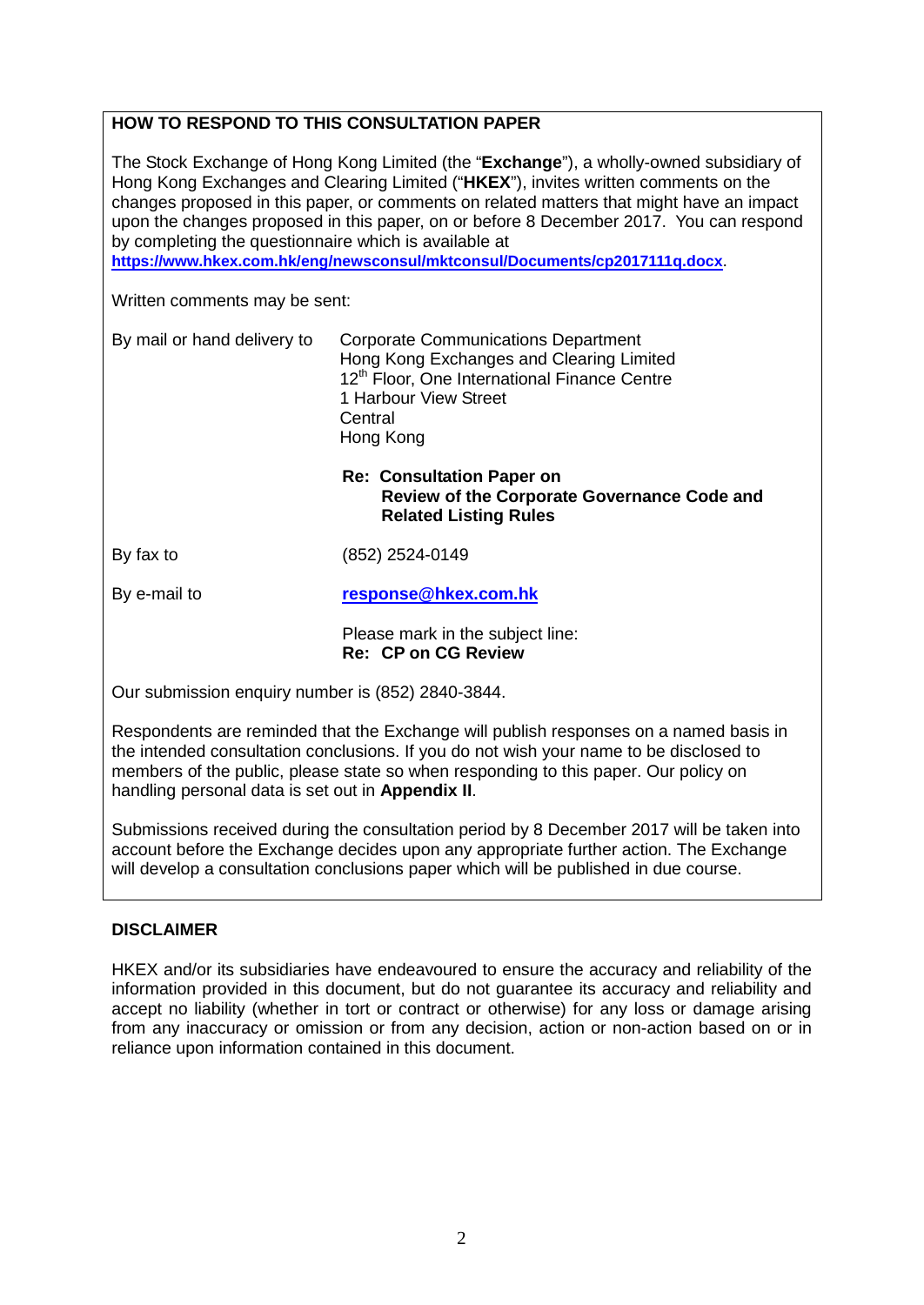# **EXECUTIVE SUMMARY**

- 1. This consultation paper seeks views and comments on proposed changes to the Corporate Governance Code and Corporate Governance Report (the "**Code**"), as well as related amendments to the Rules Governing the Listing of Securities (the "**Rules**").
- 2. The Exchange monitors corporate governance developments and reviews the Code and related Rules on an ongoing basis to ensure that they reflect currently acceptable standards and are adequate for maintaining investors' confidence in the market.
- 3. The Exchange takes a balanced approach to regulating corporate governance. Recognising that issuers vary in size and complexity of operations and each faces unique risks and challenges, our corporate governance framework consists of a combination of mandatory Rules, Code Provisions ("**CPs**") that are subject to "comply or explain" and Recommended Best Practices ("**RBPs**") that are voluntary.
- 4. The Code and related Rules have undergone a number of important changes following consultation exercises conducted in recent years. In particular:
	- (a) substantive changes have been made following a comprehensive review conducted in 2010/2011 ("**2010/2011 Review**"), which resulted in the number of CPs (subject to "comply or explain") increasing from 45 to 74 and the introduction of new Rules in 20[1](#page-3-0)2;<sup>1</sup>
	- (b) introduced a CP on board diversity and a requirement to disclose diversity policy including measurable objectives set for implementing the policy in  $2013; ^2$  $2013; ^2$  and
	- (c) substantive changes have been made to the risk management and internal control section of the Code in 2016.<sup>[3](#page-3-2)</sup>
- 5. We also introduced the Environmental, Social and Governance Reporting Guide ("**ESG Guide**") in 2012. After a further consultation in 2015, we upgraded the General Disclosures under each Aspect of the ESG Guide and the Key Performance Indicators in the "Environmental" Subject Area of the ESG Guide from recommended disclosures (i.e. voluntary) to "comply or explain" provisions in 2016<sup>[4](#page-3-3)</sup> and 2017<sup>[5](#page-3-4)</sup>, respectively.

<span id="page-3-4"></span><span id="page-3-0"></span><sup>1</sup> Rule and Code changes came into effect in 2012. See the *Consultation Paper on Review of the Code on Corporate Governance Practices and Associated Listing Rules* and related consultation conclusions, available at:<http://www.hkex.com.hk/eng/newsconsul/mktconsul/Documents/cp2010124.pdf> and<br>http://www.hkex.com.hk/eng/newsconsul/mktconsul/Documents/cp2010124cc.pdf, respectively.

<span id="page-3-1"></span>The amendments came into effect on 1 September 2013. See the *Consultation Paper on Board Diversity* and related consultation conclusions, available at: <http://www.hkex.com.hk/eng/newsconsul/mktconsul/Documents/cp201209.pdf> and<br>http://www.hkex.com.hk/eng/newsconsul/mktconsul/Documents/cp201209cc.pdf, respectively.

<span id="page-3-2"></span>The amendments came into effect for accounting periods beginning on or after 1 January 2016. See the *Consultation Paper on Risk Management and Internal Control: Review of the Corporate Governance Code and Corporate Governance Report* and related consultation conclusions, available at: <http://www.hkex.com.hk/eng/newsconsul/mktconsul/Documents/cp201406.pdf> and

<span id="page-3-3"></span>[http://www.hkex.com.hk/eng/newsconsul/mktconsul/Documents/cp201406cc.pdf,](http://www.hkex.com.hk/eng/newsconsul/mktconsul/Documents/cp201406cc.pdf) respectively. The amendments came into effect for accounting periods beginning on or after 1 January 2016. See the *Consultation Paper on Review of the Environmental, Social and Governance Reporting Guide Questionnaire*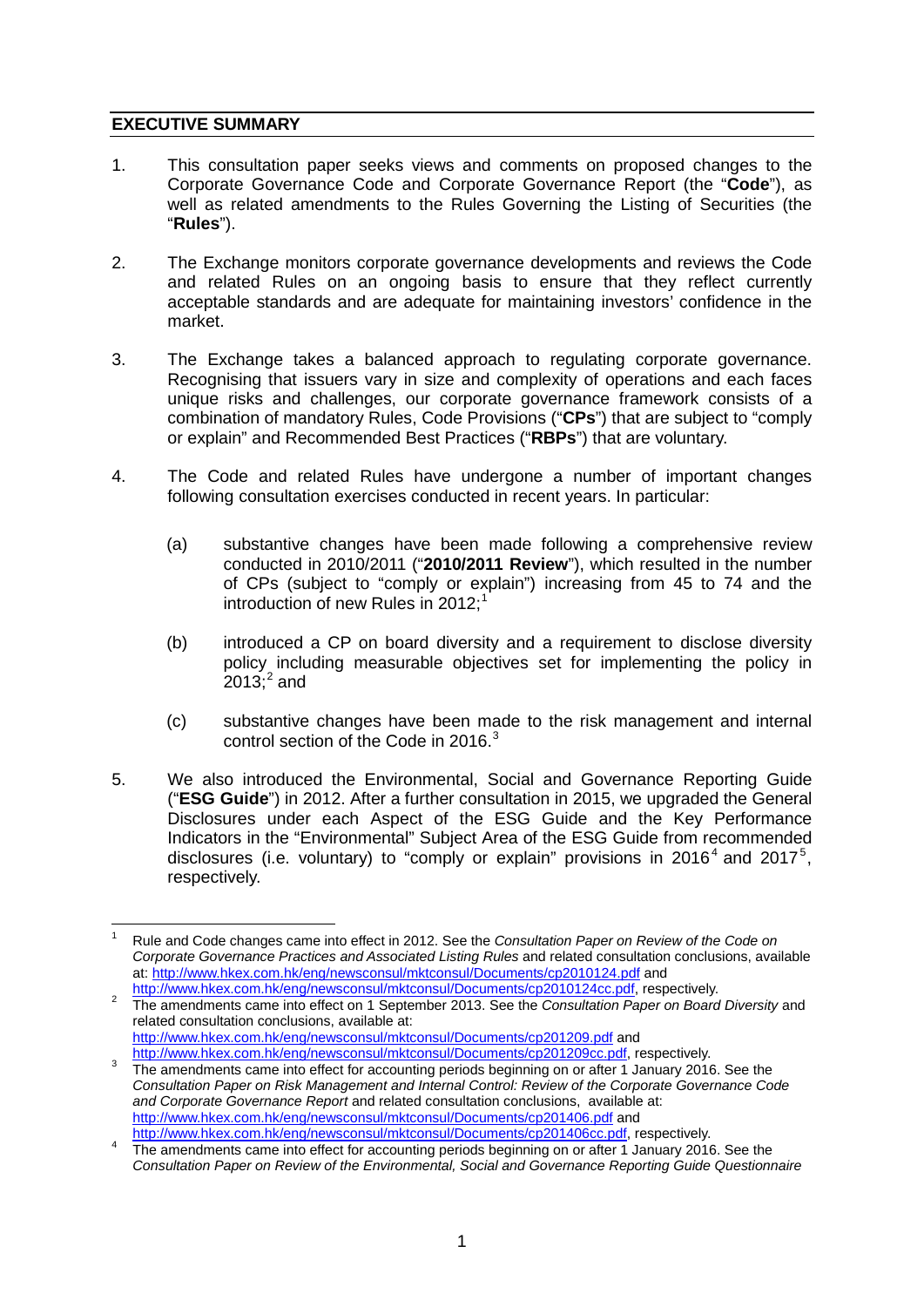- [6](#page-4-0). Whilst the level of compliance with the Code and related Rules is consistently high<sup>6</sup>, we recognise the need to ensure that corporate governance is not treated as a "boxticking" exercise. Furthermore, we note from recent investigations and disciplinary actions that a number of company directors have failed in their duties and not taken a proactive role in fulfilling their responsibilities as directors, either due to a lack of understanding of the Listing Rules or because they did not give their compliance obligations the focus they require. In this connection, we published a press release' at the end of last year setting out our expectations on directors and launched a quarterly directors' training programme by webcasts this year.<sup>[8](#page-4-2)</sup>
- 7. We have also published the first biannual *Enforcement Newsletter*<sup>[9](#page-4-3)</sup> in July 2017 which provides a summary of the news and updates of the work undertaken by the Exchange and highlights specific areas and conduct that may impact on compliance with the Listing Rules.
- 8. This paper aims to address certain corporate governance concerns and to raise the overall standards of corporate governance amongst issuers and directors, having taken into account relevant international practice in a number of jurisdictions (including the UK, Australia, Singapore, Mainland China and the US) as well as recent market developments in this area. In particular, the proposals are intended to:
	- (a) enhance transparency and accountability of the nomination and election process of directors including independent non-executive directors ("**INEDs**");
	- (b) improve transparency of INEDs' relationship with issuers;
	- (c) strengthen the independence criteria in assessing potential INED candidates;
	- (d) promote board diversity; and

-

- (e) require greater transparency of dividend policy.
- 9. In addition, we will provide guidance in due course encouraging INEDs to be appointed at least two months prior to listing. Currently, INEDs have to be identified at the submission of the listing application.[10](#page-4-4) However, we note that some INEDs were appointed to new listing applicants late in the listing process which means they may not have had sufficient time to gain a proper understanding of the applicant's

*on Review of the Environmental, Social and Governance Reporting Guide* and related consultation conclusions, available a[t https://www.hkex.com.hk/eng/newsconsul/mktconsul/Documents/cp201507.pdf](https://www.hkex.com.hk/eng/newsconsul/mktconsul/Documents/cp201507.pdf) and<br>https://www.hkex.com.hk/eng/newsconsul/mktconsul/Documents/cp201507cc.PDF, respectively.

The amendments came into effect for accounting periods beginning on or after 1 January 2017. See the *Consultation Paper on Review of the Environmental, Social and Governance Reporting Guide Questionnaire on Review of the Environmental, Social and Governance Reporting Guide* and related consultation conclusions, available a[t https://www.hkex.com.hk/eng/newsconsul/mktconsul/Documents/cp201507.pdf](https://www.hkex.com.hk/eng/newsconsul/mktconsul/Documents/cp201507.pdf) and

<span id="page-4-0"></span>[https://www.hkex.com.hk/eng/newsconsul/mktconsul/Documents/cp201507cc.PDF,](https://www.hkex.com.hk/eng/newsconsul/mktconsul/Documents/cp201507cc.PDF) respectively.<br>
See Analysis of Corporate Governance Reports, available at<br>
http://www.hkexnews.hk/reports/corpgovpract/rpt\_cgpd.htm.

<span id="page-4-2"></span><span id="page-4-1"></span>http://www.hkex.com.hk/eng/newsconsul/hkexnews/2016/161209news.htm.<br><sup>8</sup> The first of the webcasts, entitled "Duties of Directors and Role and Functions of Board Committees" was released on 31 March 2017, the second is entitled "Risk Management and Internal Control, ESG Reporting" which was released on 30 June 2017 and the third is entitled "Corporate Governance – Director and Company Secretary's Roles?" which is released on 3 October 2017. The webcasts are accessible at:<br>http://www.hkex.com.hk/eng/rulesreg/listrules/listsptop/director\_training\_2017.htm

<span id="page-4-4"></span><span id="page-4-3"></span>Accessible at: http://www.hkex.com.hk/eng/rulesreg/listdisenf/enfnews/newsindex.htm<br>10 Disclosure requirements of "Directors, Supervisors and Parties Involved in the Global Offering" section of the Guidance Letter GL56-13.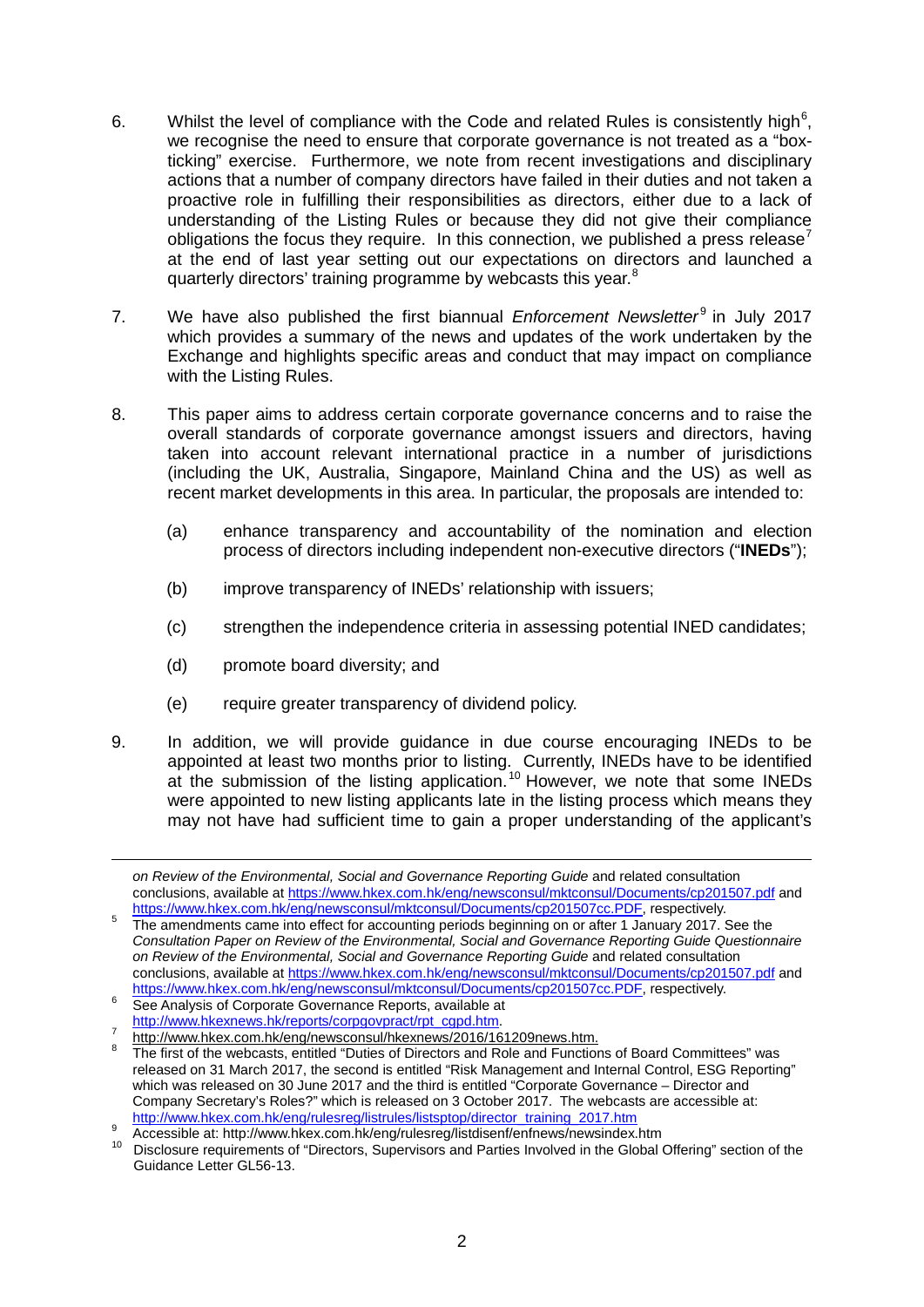affairs, and their responsibilities as directors of a listed company before the company is listed.

#### **Independent Non-executive Directors**

#### Overboarding and INED's time commitment

- 10. To address concerns that individuals with numerous directorships may be unable to devote sufficient time to each listed issuer, we propose to recommend greater transparency and accountability of the nomination process. We also propose to provide guidance setting out some considerations in assessing whether an INED nominee may be overboarded.
- <span id="page-5-0"></span>[11](#page-5-1). Currently the  $\text{CP}^{11}$  (subject to "comply or explain") requires the board to state in the circular to shareholders accompanying the resolution to elect the INED its reasons for electing him and why it considers the person to be independent. We propose to amend the CP so that if the proposed independent directorship will be holding his seventh (or more) listed company directorship, the circular to shareholders should, in addition, give reasons for determining that the proposed INED would be able to devote sufficient time to the board.<sup>[12](#page-5-2)</sup>

#### <span id="page-5-7"></span>Board diversity

- 12. To encourage issuers to consider and explain their considerations in relation to diversity, we propose to upgrade a  $\mathsf{CP}^{13}$  $\mathsf{CP}^{13}$  $\mathsf{CP}^{13}$  to a Rule<sup>[14](#page-5-4)</sup> requiring issuers to have a diversity policy and to disclose the policy or a summary of the policy in the issuers' corporate governance reports. We will also introduce guidance on diversity policy.
- 13. We further propose to amend the  $CP<sup>15</sup>$  $CP<sup>15</sup>$  $CP<sup>15</sup>$  to add, (see paragraph [11](#page-5-0) for current requirements), that the board should state in the circular to shareholders accompanying the resolution to appoint an INED its diversity consideration, including:
	- (a) the process used for identifying the nominee;
	- (b) the perspectives, skills and experience that the person can bring to the board; and
	- (c) how the nominee would contribute to diversity of the board.

#### Factors affecting INED's independence

14. To strengthen the criteria for the assessment of potential INEDs<sup>[16](#page-5-6)</sup> independence and to align with international practice, we propose to extend the cooling off periods for (i) former professional advisers, from the current one-year cooling off period to a threeyear period; and (ii) persons with material interests in the issuer's principal business activities, from the current no cooling off period to a one-year period.

<span id="page-5-2"></span><span id="page-5-1"></span><sup>&</sup>lt;sup>11</sup> CP A.5.5 – see paragraph [28.](#page-8-0)<br><sup>12</sup> We have referred to the Institutional Shareholder Services, Inc.'s 2016 Benchmark Policy Recommendations for Hong Kong which recommends that it would generally vote for the re/election of directors, unless the nominee sits on a total of more than six public company boards. See

<span id="page-5-3"></span>[https://www.issgovernance.com/file/policy/2016-asia-pacific-policy-updates.pdf.](https://www.issgovernance.com/file/policy/2016-asia-pacific-policy-updates.pdf)<br>
<sup>13</sup> CP A.5.6. – see paragraph [42](#page-10-0)<br>
<sup>15</sup> Rule 13.92.<br>
<sup>16</sup> Rule 3.13.

<span id="page-5-4"></span>

<span id="page-5-5"></span>

<span id="page-5-6"></span>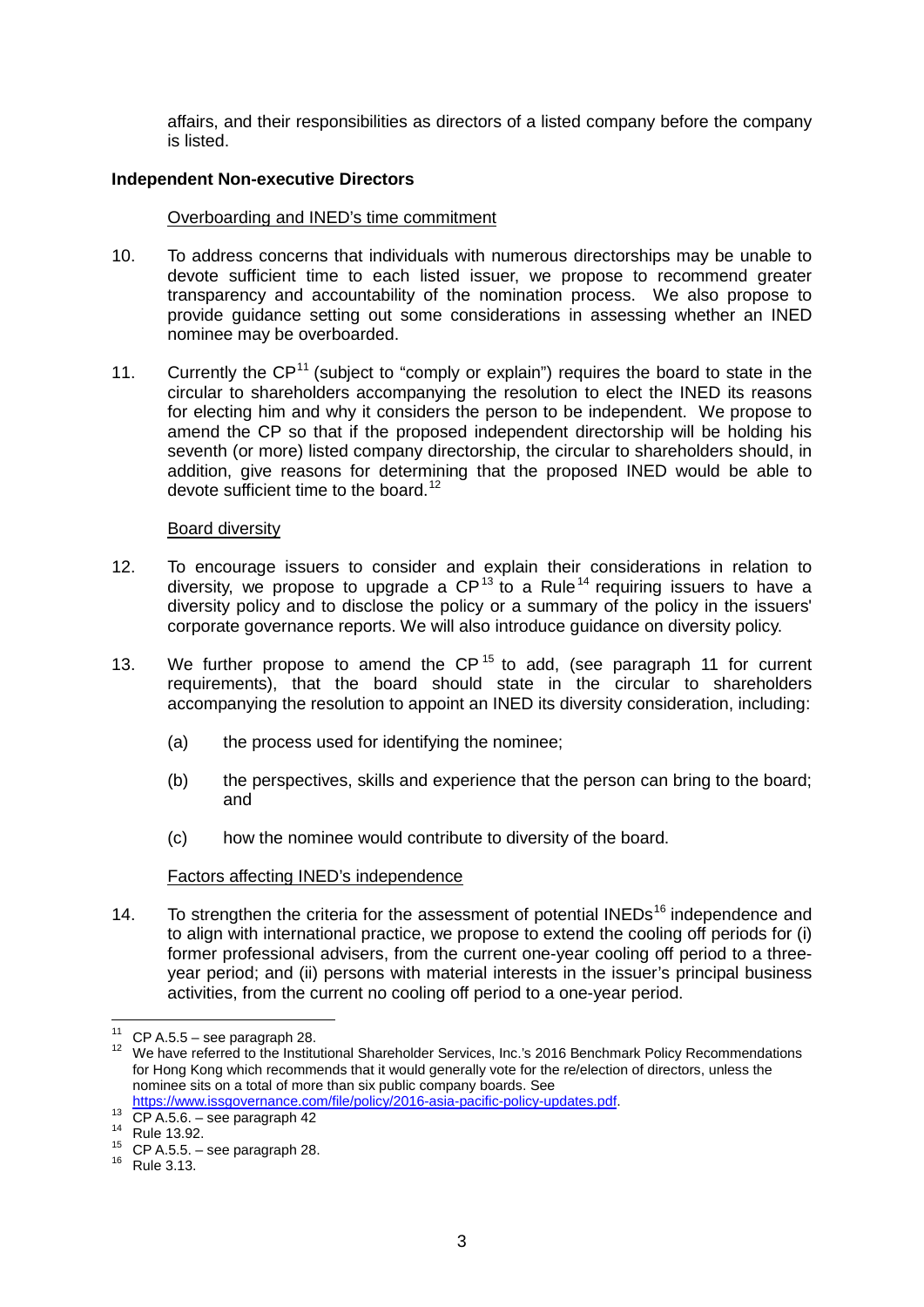- 15. We also propose to:
	- (a) make a consequential amendment to the  $\mathsf{CP}^{17}$  $\mathsf{CP}^{17}$  $\mathsf{CP}^{17}$  to extend the cooling off period for former partners of the issuer's audit firm from one to three years;
	- (b) recommend disclosure (RBP, i.e. subject to voluntary disclosure) of an INED's cross-directorships in the Corporate Governance Report; and
	- (c) introduce a Note under the Rule recommending the inclusion of person's immediately family member<sup>[18](#page-6-1)</sup> in the assessment of a proposed INED's independence.

#### **Nomination policies**

16. The nomination committee is required to disclose a summary of work performed during the year in the annual report. In order to enhance transparency of its policy, we propose to amend the current Mandatory Disclosure Requirement<sup>[19](#page-6-2)</sup> to include disclosure of nomination policy.

#### **Directors' attendance of meetings**

- 17. **General meetings**: We propose to amend the CP<sup>[20](#page-6-3)</sup> to clarify that there is an expectation for non-executive directors ("**NEDs**") including INEDs to attend all general meetings but the absence of any directors at general meetings will not be considered a deviation from the relevant CP.
- 18. **Chairman's annual meetings with INEDs:** We propose to amend the  $\mathbb{CP}^{21}$  $\mathbb{CP}^{21}$  $\mathbb{CP}^{21}$  to require that, INEDs (excluding NEDs) should meet with the Chairman at least annually.

## **Dividend policy**

19. We understand from investors that dividend policy is important in assessing the issuer's capital discipline and enables investors to make informed investment decisions. We propose to introduce a CP to require issuers to disclose their dividend policies in their annual reports.

#### **Sending corporate communications electronically – implied consent**

20. We seek views from the market on whether consent can be implied to have been given by all shareholders to receive corporate communications electronically. However, a sizeable number of our issuers are Hong Kong incorporated, unless and until Hong Kong's company law is amended to permit implied consent, we would not propose to adopt such a regime.

<span id="page-6-0"></span><sup>&</sup>lt;sup>17</sup> See paragraph [62.](#page-14-0)<br><sup>18</sup> Immediate family member is defined in Rule 14A.12(1)(a): his spouse, his (or his spouse's) child or step-child, natural or adopted, under the age of 18 years.

<span id="page-6-2"></span><span id="page-6-1"></span>natural or adopted, under the age of 19 Section L (d)(ii) of the Code.<br>
<sup>20</sup> CP A.6.7 – see paragraph [93.](#page-19-0)<br>
<sup>21</sup> CP A.2.7 – see paragraph [100.](#page-20-0)

<span id="page-6-3"></span>

<span id="page-6-4"></span>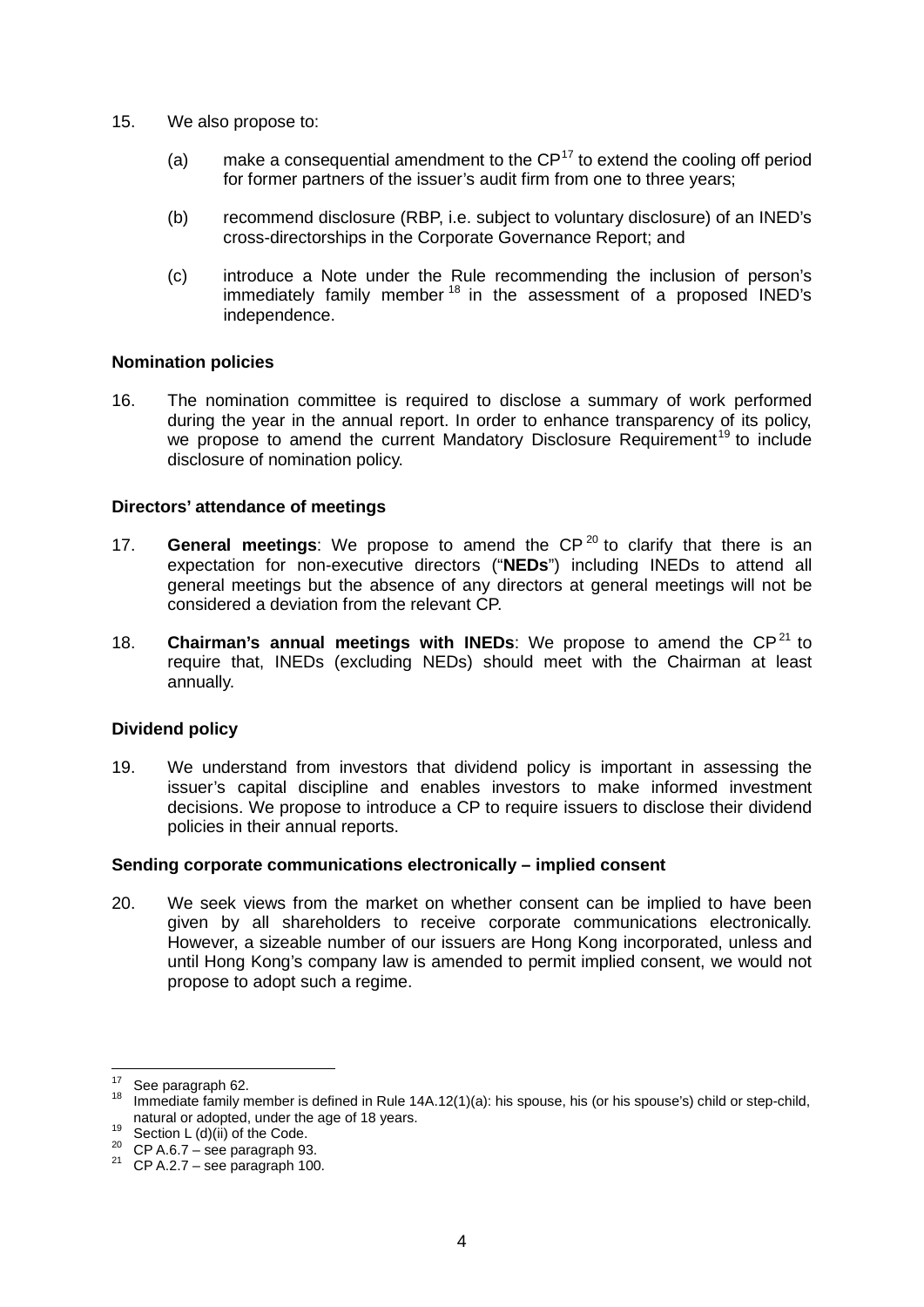## **About this Paper**

- 21. This consultation paper seeks comments on the proposed amendments to the Code and related Rules.
- 22. Under the heading "Proposals and Consultation Questions", Part I discusses proposals relating to INEDs. Part II sets out proposals relating to nomination policy. Part III examines directors' attendance at meetings. Part IV proposes disclosure requirements on dividend policy. Part V considers the introduction of an implied consent regime for electronic dissemination of corporate communications.
- 23. We set out in **Appendix I** a draft of the proposed amendments to the Rules and the Code.
- 24. While this consultation paper focuses on the Main Board Listing Rules, it applies equally to the GEM Listing Rules. We will make equivalent amendments to the GEM Listing Rules.
- 25. A consultation conclusions paper will be published after the end of the consultation period. We will carefully consider all public comments received. Revisions reflecting comments may be incorporated into the draft amendments of the Rules and the Code.
- 26. We conducted preliminary discussions with interested groups of practitioners, issuers and investors on our proposals. We thank them for sharing with us their views and suggestions.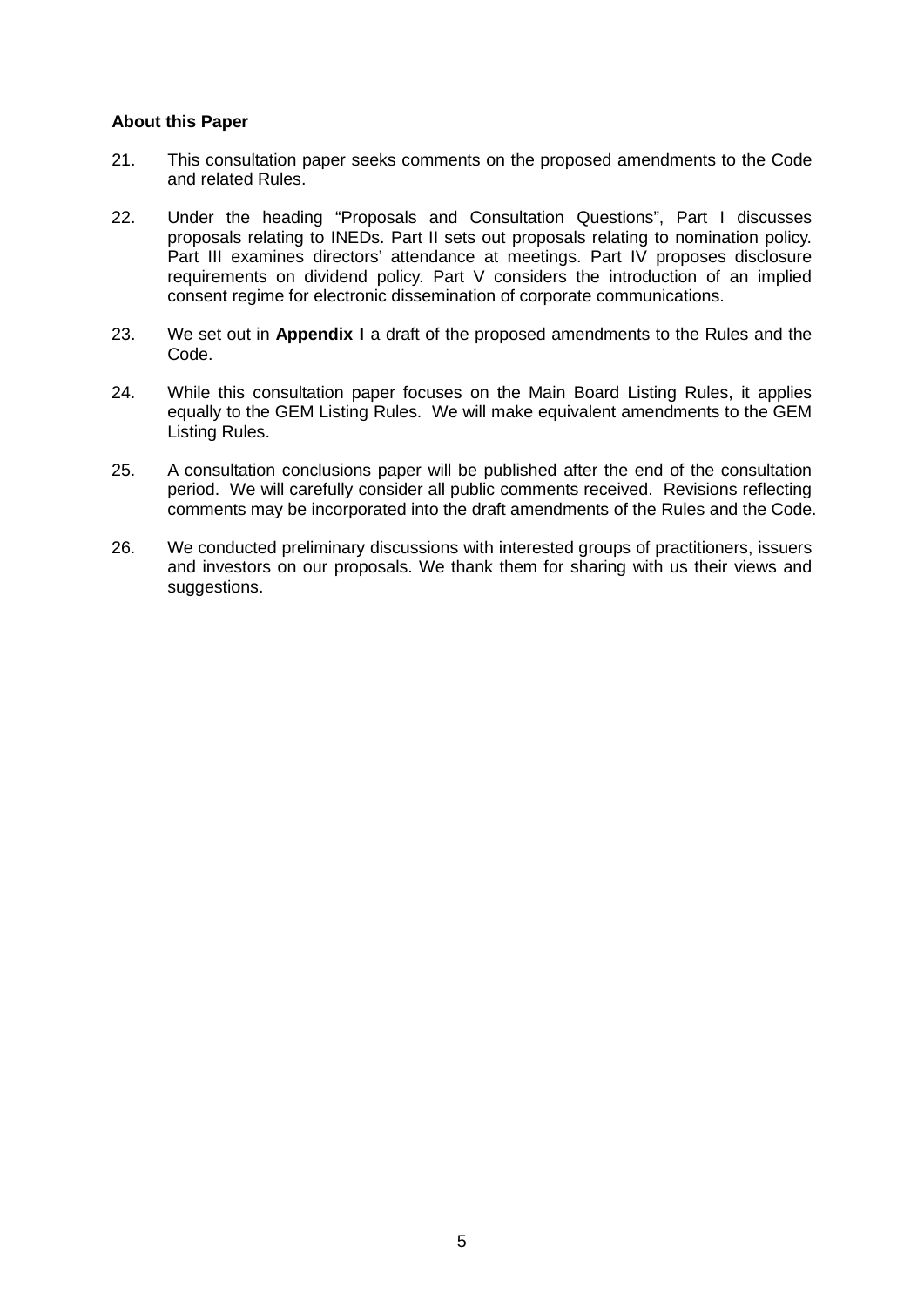# **PROPOSALS AND CONSULTATION QUESTIONS**

# **PART I: INDEPENDENT NON-EXECUTIVE DIRECTORS**

### **1. Overboarding and INED's time commitment**

#### **Current requirements**

- 27. Under Code Principle A.1, the board should regularly review the contribution required from directors to perform their respective responsibilities to the issuer, and whether each director is spending sufficient time performing them.
- <span id="page-8-0"></span>28. CP A.5.5 provides that where the board proposes a resolution to elect an individual as an INED at the general meeting, it should set out in the circular to shareholders and/or explanatory statement accompanying the notice of the relevant general meeting why they believe the individual should be elected and the reasons why they consider the person to be independent.
- 29. Under CP A.6.3, directors should ensure that they can give sufficient time and attention to the issuer's affairs and they should not accept an appointment if they cannot.
- <span id="page-8-1"></span>30. Under CP A.6.6, each director should disclose to the issuer at the time of appointment, and in a timely manner for any change, the number and nature of offices held in public companies or organisations and other significant commitments. The identity of the public companies or organisations and an indication of the time involved should also be disclosed. The board should determine for itself how frequently this disclosure should be made.

#### **Issues**

- 31. INEDs play an important role in assuring investor confidence. They act in the interest of the company and the shareholders as a whole, and are expected to exercise independent judgment and oversee and guard against conflicts of interest. However, where a director sits on too many boards, particularly if they are listed companies' boards, it is questionable whether they would be able to devote sufficient time to their duties in respect of each issuer on whose board they sit.
- 32. In the 2010/2011 Review, we sought market views on whether to introduce a Rule that limits the number of INED positions an individual may hold. An overwhelming majority of respondents did not agree with imposing such a limit. The reasons given included that introducing such a Rule may unfairly penalise competent, diligent INEDs who devote sufficient time to their multiple directorships. The Exchange decided to amend the Code<sup>[22](#page-8-2)</sup> to emphasise the importance of directors' time commitments.
- 33. Nevertheless, we note there are some market concerns with this issue, especially with a candidate for INED appointment who will be holding his seventh (or more) listed company directorship.<sup>[23](#page-8-3)</sup>

<span id="page-8-3"></span><span id="page-8-2"></span><sup>&</sup>lt;sup>22</sup> CP A.6.6 was introduced – see paragraph [30.](#page-8-1)<br><sup>23</sup> See footnote [12.](#page-5-7)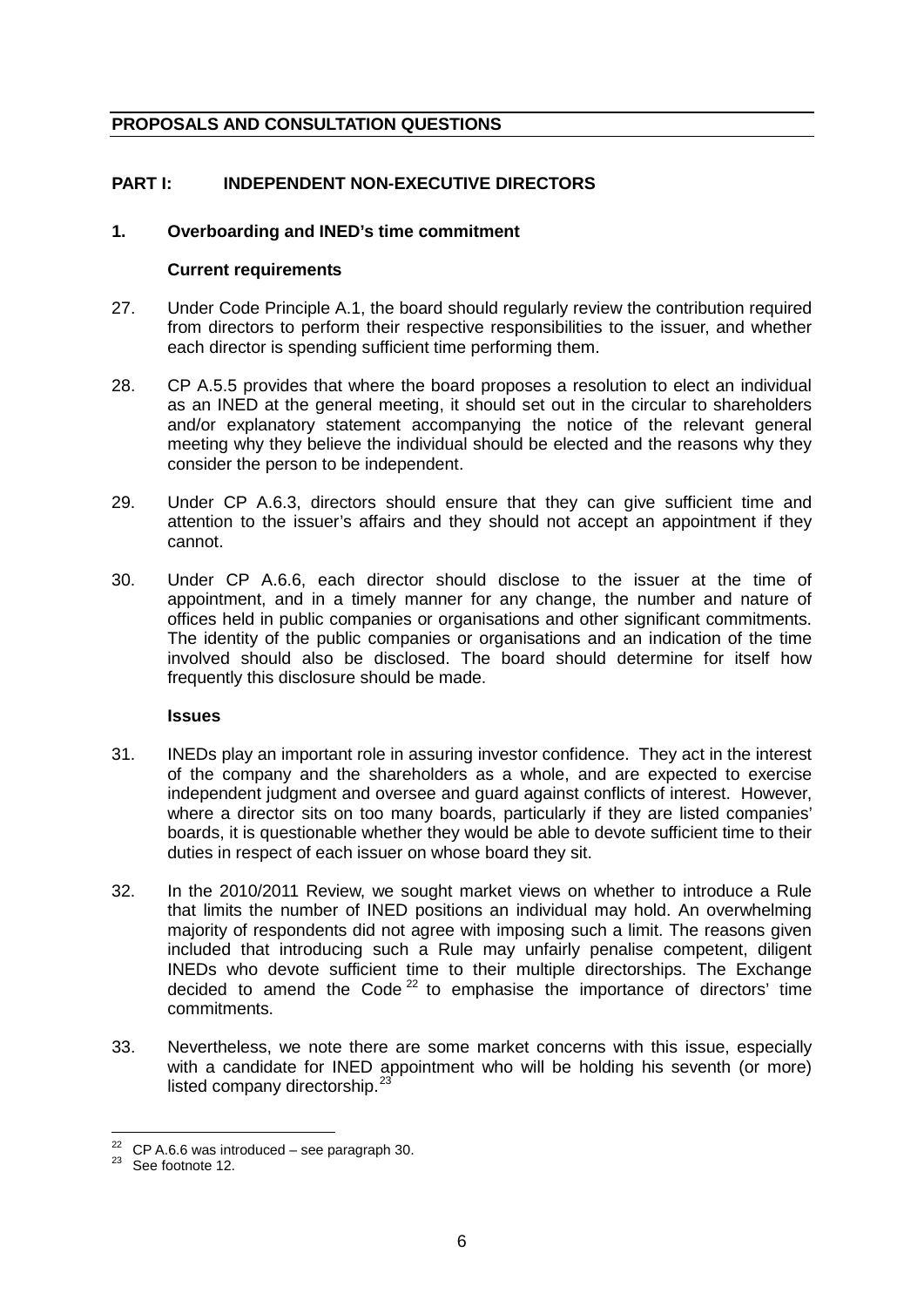### **Requirements in other jurisdictions**

- 34. The corporate governance codes of the UK<sup>24</sup>, Australia<sup>[25](#page-9-1)</sup> and Singapore,<sup>[26](#page-9-2)</sup> as well as the European Commission's Recommendation<sup>[27](#page-9-3)</sup> all contain similar "comply or explain" provisions as CP A.6.3 and CP A.6.6. The Mainland's code<sup>[28](#page-9-4)</sup> also contains a provision similar to CP A.6.3. Additionally:
	- The UK code states that the letter of appointment of NEDs should set out the expected time commitment and that the terms and conditions of appointment of NEDs should be made available for inspection.<sup>[29](#page-9-5)</sup>
	- The Singapore code states that the Board should determine the maximum number of listed company's boards a director may hold and disclose this in the company's annual report.<sup>[30](#page-9-6)</sup>
	- The European Commission's Recommendation requires disclosure of each director's other professional commitments in the company's annual report.
- 35. None of the jurisdictions examined impose a cap on the number of directorships an individual may hold, except the Mainland. The Mainland's CSRC issued a Guidance imposing a maximum of five INED positions for an individual. $31$

#### **Consultation proposals**

- <span id="page-9-8"></span>36. We propose to revise CP A.5.5 so that in addition to the CP requiring the board to state in the circular to shareholders accompanying the resolution to elect the INED their reasons for electing him and why they believe the person to be independent, it should explain, if the INED will be holding his seventh (or more) listed company directorship, why the person would still be able to devote sufficient time to the board.
- 37. Being a director of a public listed company (including those listed on SEHK or other stock exchanges), whether it is executive, non-executive or independent nonexecutive, requires appropriate time commitments. By including the board's reasons and recommendation in the circular to shareholders prior to voting at the general meeting, shareholders would be able to make better informed voting decisions at the general meeting.
- 38. It is the responsibility of the nomination committee and the board as a whole to decide whether a proposed INED is able to, or has been adequately carrying out his duties, especially in circumstances where the person will be holding his seventh (or more) listed company directorship. The proposal is not to impose a cap on multiple

<span id="page-9-1"></span><span id="page-9-0"></span><sup>&</sup>lt;sup>24</sup> UK Corporate Governance Code ("UK code"): section B.3.<br><sup>25</sup> Recommendations 1.2 and 1.3 under Australia's "Corporate Governance Principles and Recommendations  $3^{rd}$  edition" ("Australian code").

<span id="page-9-2"></span><sup>&</sup>lt;sup>26</sup> Guideline 4.4 of the Singapore Code of Corporate Governance ("Singapore code").<br><sup>27</sup> Article 12 of the "Commission Recommendation on the role of non-executive or supervisory directors of<br>listed companies and on the co

<span id="page-9-4"></span><span id="page-9-3"></span>listed companies and on the committees of the (supervisory) board 28 The "Code of Corporate Governance for Listed Companies in China" was issued by the CSRC and the State Economic and Trade Commission on 7 January 2002. Chapter 3, Section 2, Article 34 states that "Directors shall ensure adequate time and energy for the performance of their duties."<br><sup>29</sup> UK code: provision B.3.2.<br><sup>30</sup> Singapore code: Guideline 4.4.<br><sup>31</sup> CSRC's "Guidelines for Introducing Independent Directors to the Board of D

<span id="page-9-5"></span>

<span id="page-9-7"></span><span id="page-9-6"></span>

states that "In principle, independent directors can only hold concurrently the post of independent directors in five listed companies at maximum. They shall have enough time and energy to perform the duties of the independent directors effectively."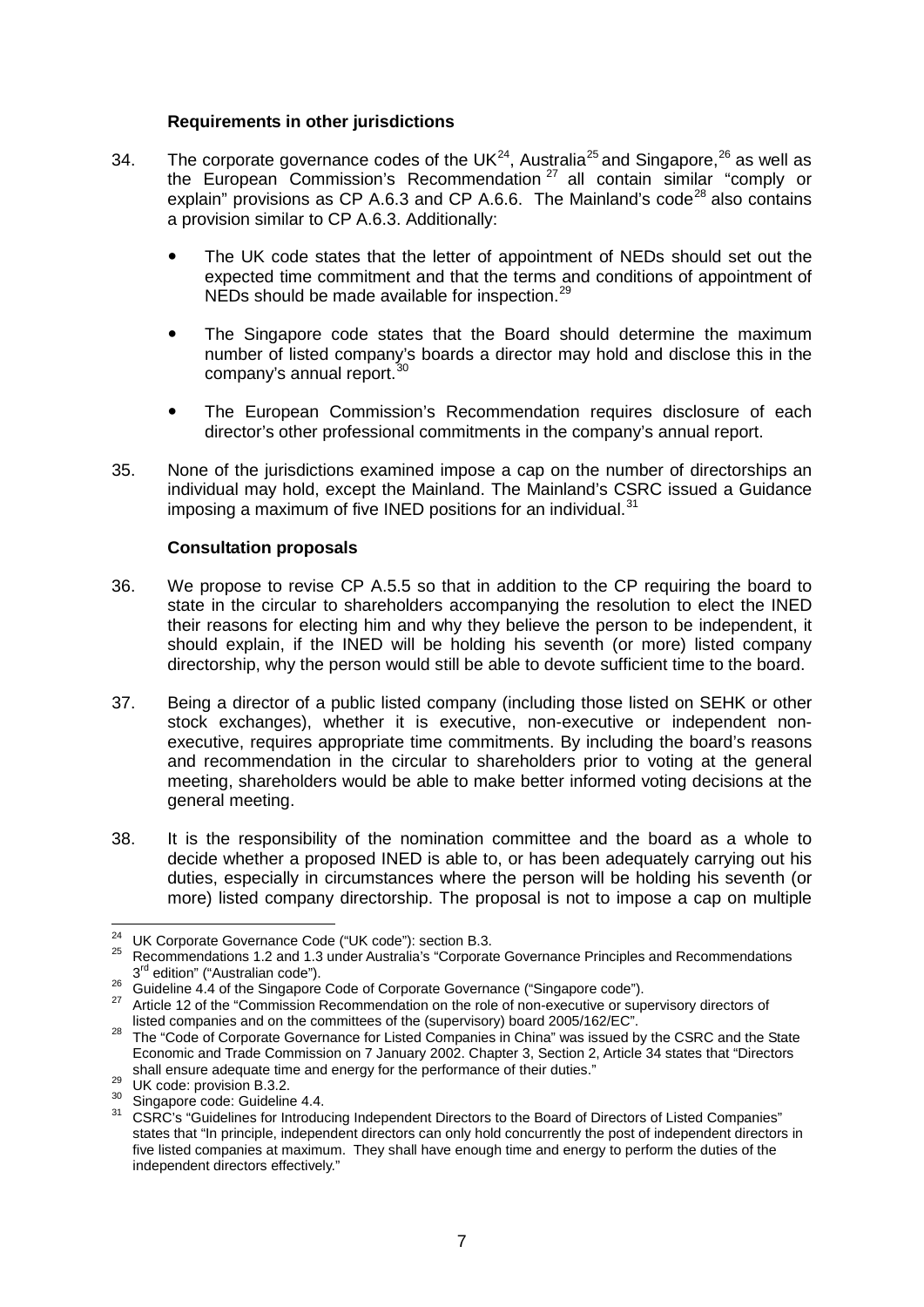directorships, rather, it is intended to enhance transparency on the considerations given by the nomination committee or the board in respect of the director's time commitments when the person will be holding his seventh (or more) listed company directorship.

39. We also propose to provide guidance setting out some considerations in assessing whether an INED nominee may be overboarded.

### **Consultation question**

*Question 1: Do you agree with our proposed amendment to CP A.5.5 as described in paragraph [36?](#page-9-8) Please give reasons for your views.*

#### **2. Board diversity**

#### **Current requirements**

- 40. Principle A.3 provides that the board should have a balance of skills, experience and diversity of perspectives appropriate to the requirements of the issuer's business.
- 41. For CP A.5.5, see paragraph [28.](#page-8-0)
- <span id="page-10-0"></span>42. Under CP A.5.6, the nomination committee (or the board) should have a policy concerning diversity of board members, and should disclose the policy or a summary of the policy in the Corporate Governance Report. The Note under CP A.5.6 states that "*diversity of board members can be achieved through consideration of a number of factors, including but not limited to gender, age, cultural and educational background, or professional experience.*"
- 43. Mandatory Disclosure Requirement L.(d)(ii) requires an issuer with a diversity policy should include it or a summary of it in its Corporate Governance Report, and "*any measurable objectives that it has set for implementing the policy, and progress on achieving those objectives*".
- 44. The ESG Guide recommends voluntary disclosures on:
	- (i) the issuer's total workforce and turnover rate by gender, employment type, age group and geographical region;<sup>[32](#page-10-1)</sup> and
	- (ii) the percentage of employees trained by gender and employee category (e.g. senior management, middle management) and the average training hours completed per employee by gender and employee category.<sup>3</sup>

#### **Issues**

45. Although diversity encompasses more than simply gender, the statistics on gender diversity can be obtained with more certainty than other factors such as cultural, educational background and professional experience, etc.. Recent market comments about gender diversity (or the lack thereof) on our issuers' boards, and in particular, the statistics published by the media<sup>[34](#page-10-3)</sup> and various organisations<sup>[35](#page-10-4)</sup> reveal Hong Kong

<span id="page-10-2"></span>

<span id="page-10-4"></span><span id="page-10-3"></span>

<span id="page-10-1"></span><sup>&</sup>lt;sup>32</sup> ESG Guide KPI B1.1 and KPI B1.2.<br><sup>33</sup> ESG Guide KPI B3.1 and KPI B3.2.<br><sup>34</sup> "Glass ceilings prove hard to smash", Financial Times, 9 May 2016.<br><sup>35</sup> "Women on Boards Hong Kong 2016" published by Community Business, ac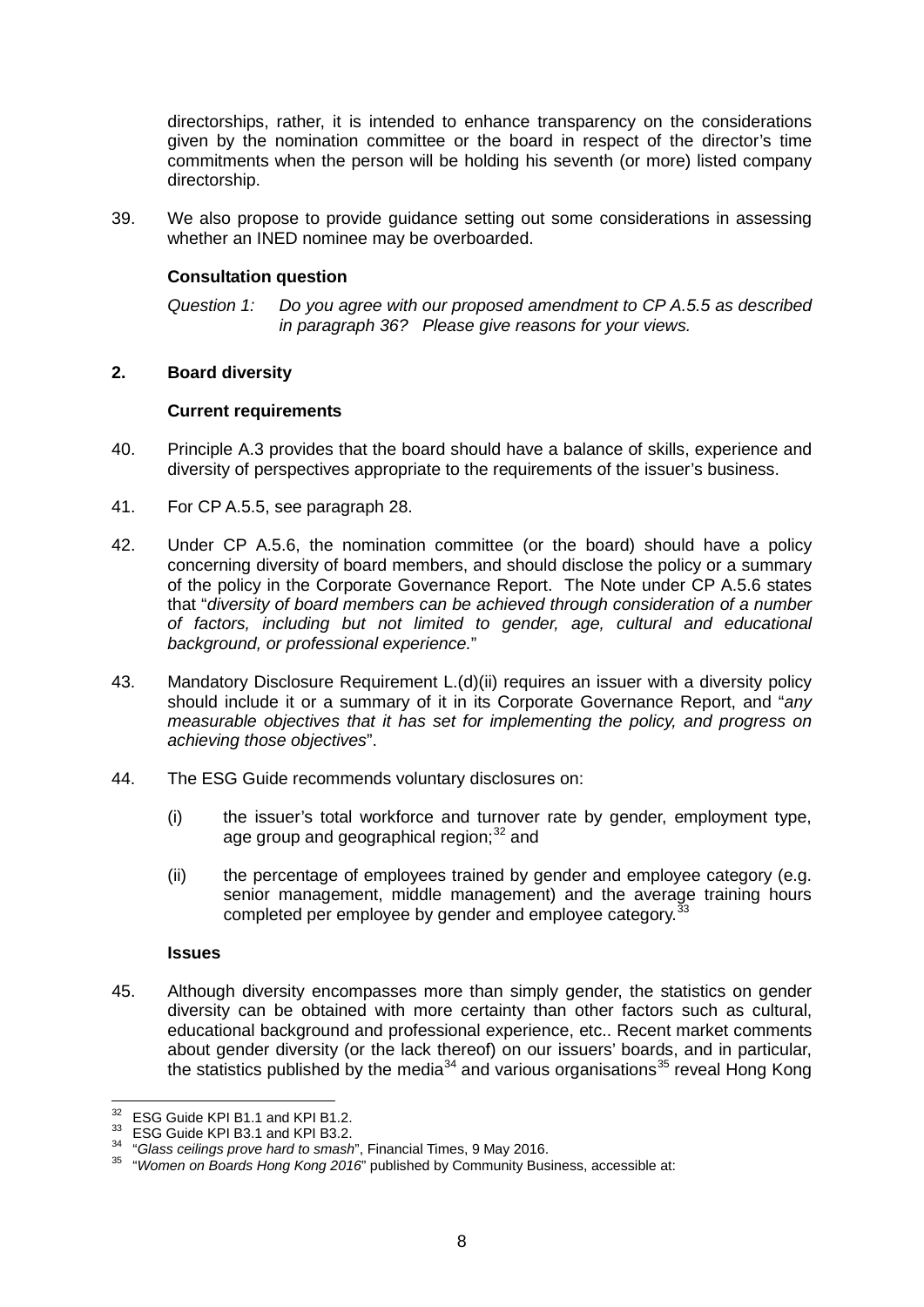as lagging behind other markets in terms of the ratio of women on boards and appear to fair below the average growth according to some research statistics.  $36$ . There are suggestions that there should be more transparency on the considerations for diversity, during the nomination process of directors.

- 46. Since the introduction of CP A.5.6 in 2013, there have been some small improvements on the statistics relating to gender diversity. For instance, at the end of 2016, 12.2% of the board members of all issuers were women (10.3% in May 2012) and 35% of the issuers (40% in May 2012) had no women directors on their board.
- 47. Numerous research and studies indicate that board diversity promotes effective decision-making, enhance corporate governance and is associated with better financial performance.<sup>[37](#page-11-1)</sup>
- 48. Board diversity is also increasingly important as a factor for investors when making investment decisions and which is an area that our market cannot afford to ignore.<sup>[38](#page-11-2)</sup>

#### **Requirements in other jurisdictions**

- 49. The corporate governance codes of the UK $^{39}$ , Singapore<sup>[40](#page-11-4)</sup> and Australia<sup>[41](#page-11-5)</sup> all contain similar wording as CP A.5.6. In the US, companies are required by law rather than by listing rules to disclose whether, and if so how, a nomination committee considers diversity.<sup>[42](#page-11-6)</sup>
- 50. Australia's corporate governance code goes further by specifying gender disclosure than other jurisdictions we have examined. The Australian code<sup> $43$ </sup> requires, (on a "comply or explain" basis), a listed issuer should set and disclose measurable objectives for achieving gender diversity whilst our Code (see paragraph [42\)](#page-10-0) refers to diversity without specifying gender.
- 51. The UK and Singapore codes contain similar provisions as CP A.5.6 in that gender is considered as one of the factors of diversity.

-

[http://www.communitybusiness.org/dob/WOB/index.htm;](http://www.communitybusiness.org/dob/WOB/index.htm) and Hong Kong Free Press's article: "*Women on corporate boards: Rise to the occasion, Hong Kong!"* dated 3 June 2017, accessible at:<br>https://www.hongkongfp.com/2017/06/03/women-corporate-boards-rise-occasion-hong-kong/.

<span id="page-11-0"></span><sup>111123.//</sup>www.hongist.com/2017/06/03/women-corporate-boards-rise-occupation-corporate-boards-<br>See Egon Zehnder's 2016 Global Board Diversity Analysis, accessible at:<br>http://www.gbda.online/assets/EZ\_2016GBDA\_DIGITAL.pdf

<span id="page-11-1"></span>http://www.gbda.online/assets/EZ\_2016GBD.Com/Ench/Ench/<br><sup>37</sup> MSCI ESG Research's report "*[Women on Boards: Global Trends in Gender Diversity on Corporate Boards](https://www.msci.com/documents/10199/04b6f646-d638-4878-9c61-4eb91748a82b)*", November 2015. Se[e https://www.msci.com/documents/10199/04b6f646-d638-4878-9c61-4eb91748a82b.](https://www.msci.com/documents/10199/04b6f646-d638-4878-9c61-4eb91748a82b) Catalyst's report, "*The Bottom Line: Corporate Performance and Women's Representation on Boards*" (2007) found that companies with the highest representation of women board directors attained significantly higher financial performance, on average, than those with the lowest representation of women board directors. See [http://www.catalyst.org/system/files/The\\_Bottom\\_Line\\_Corporate\\_Performance\\_and\\_Womens\\_Representatio](http://www.catalyst.org/system/files/The_Bottom_Line_Corporate_Performance_and_Womens_Representation_on_Boards.pdf)

<span id="page-11-2"></span>[n\\_on\\_Boards.pdf.](http://www.catalyst.org/system/files/The_Bottom_Line_Corporate_Performance_and_Womens_Representation_on_Boards.pdf) [38](http://www.catalyst.org/system/files/The_Bottom_Line_Corporate_Performance_and_Womens_Representation_on_Boards.pdf) ISS's "*Summary of 2017 Methodology Updates*" dated 30 October 2017, accessible at https://www.issgovernance.com/file/products/1 QS-2017-Methodology-Update-27Oct2017.pdf.<br>
<sup>39</sup> UK code: code provision B. 2.4.<br>
<sup>40</sup> Singapore code: Guideline 2.6.<br>
<sup>41</sup> Singapore code: Recommendation 1.5.<br>
<sup>42</sup> Reg S-K, it

<span id="page-11-3"></span>

<span id="page-11-4"></span>

<span id="page-11-5"></span>

<span id="page-11-6"></span>

<span id="page-11-7"></span>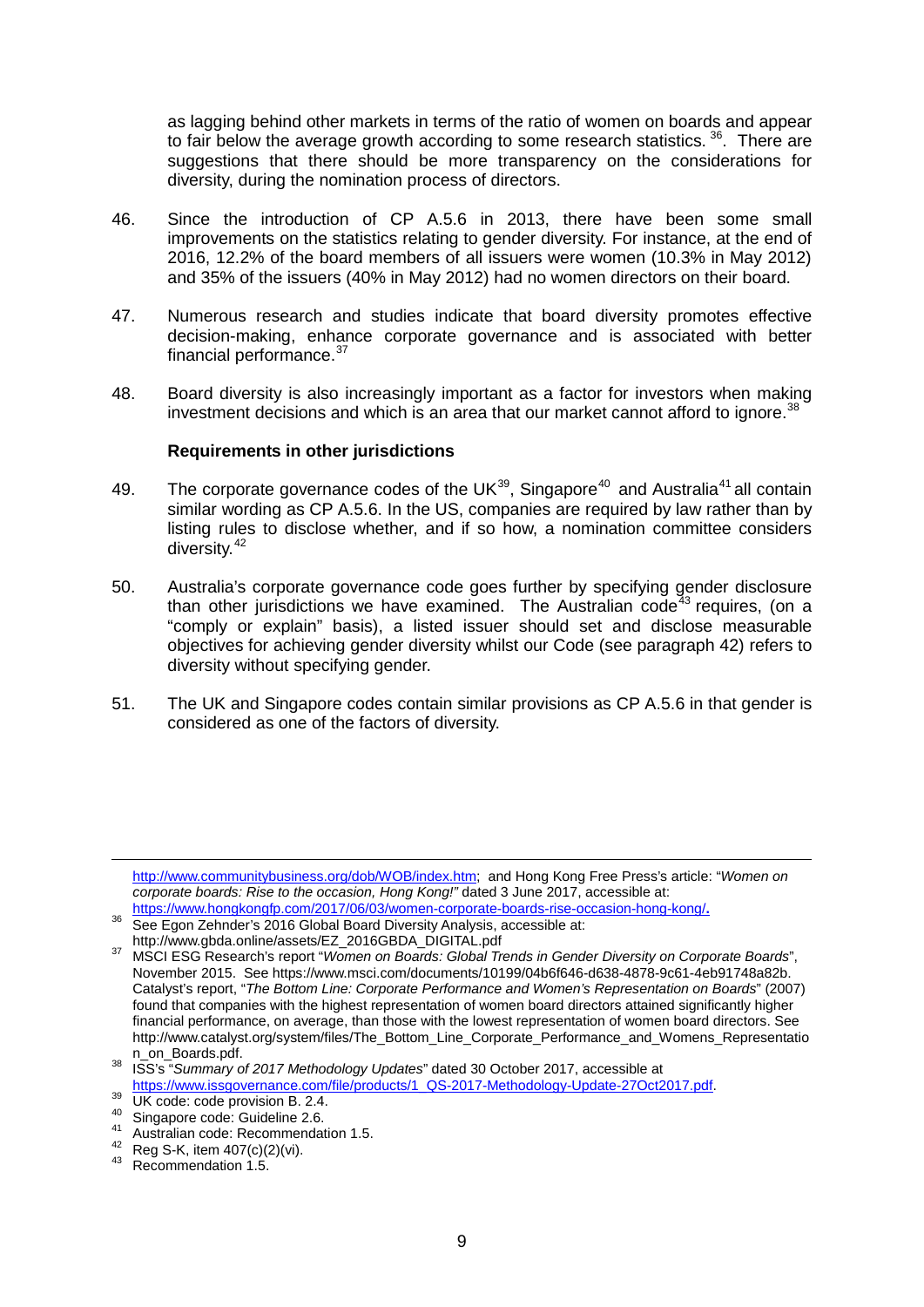#### **Consultation proposals**

- <span id="page-12-1"></span>52. We propose to upgrade CP A.5.6 to a Rule (Rule 13.92) requiring issuers to have a diversity policy and to disclose the policy or a summary of it in their corporate governance reports.
- 53. In order to improve issuers' performance and transparency in this area, we consider it important for issuers to have and disclose a board diversity policy or a summary of the policy in their Corporate Governance Reports.
- <span id="page-12-0"></span>54. We also propose to revise CP A.5.5, requiring (on a "comply or explain" basis), so that in addition to the current requirements (see paragraph [28\)](#page-8-0), the board's circular to shareholders accompanying the resolution to elect the director should also set out the process used for identifying the nominee, the perspectives, skills and experience the person is expected to bring to the board and how he would contribute to diversity of the board.
- 55. By including the board's reasons and recommendations (as described in paragraph [54\)](#page-12-0) in the circular to shareholders prior to voting at the general meeting, shareholders would be able to understand and make better voting decisions at the meeting.
- <span id="page-12-2"></span>56. We further propose to make consequential amendments to Mandatory Disclosure Requirement L.(d)(ii) to reflect the upgrade described in paragraph [52.](#page-12-1)

## **Consultation questions**

- *Question 2: Do you agree with our proposals to upgrade CP A.5.6 to a Rule (Rule 13.92) requiring issuers to have a diversity policy and to disclose the policy or a summary of it in their corporate governance reports? Please give reasons for your views.*
- *Question 3: Do you agree with our proposal to amend CP A.5.5 that it requires the board to state in the circular to shareholders accompanying the resolution to elect the director:* 
	- *(i) the process used for identifying the nominee;*
	- *(ii) the perspectives, skills and experience that the person is expected to bring to the board; and*
	- *(iii) how the nominee would contribute to the diversity of the board.*

*Please give reasons for your views.*

*Question 4: Do you agree with our proposal to amend Mandatory Disclosure Requirement L.(d)(ii) as described in paragraph [56?](#page-12-2) Please give reasons for your views.*

## **3. Factors affecting INED's independence**

#### **Current requirements**

57. Rule 3.13 sets out a detailed but non-exhaustive list of factors that the Exchange takes into account when assessing the independence of INEDs. Under Rule 3.13, independence is more likely to be questioned if the director: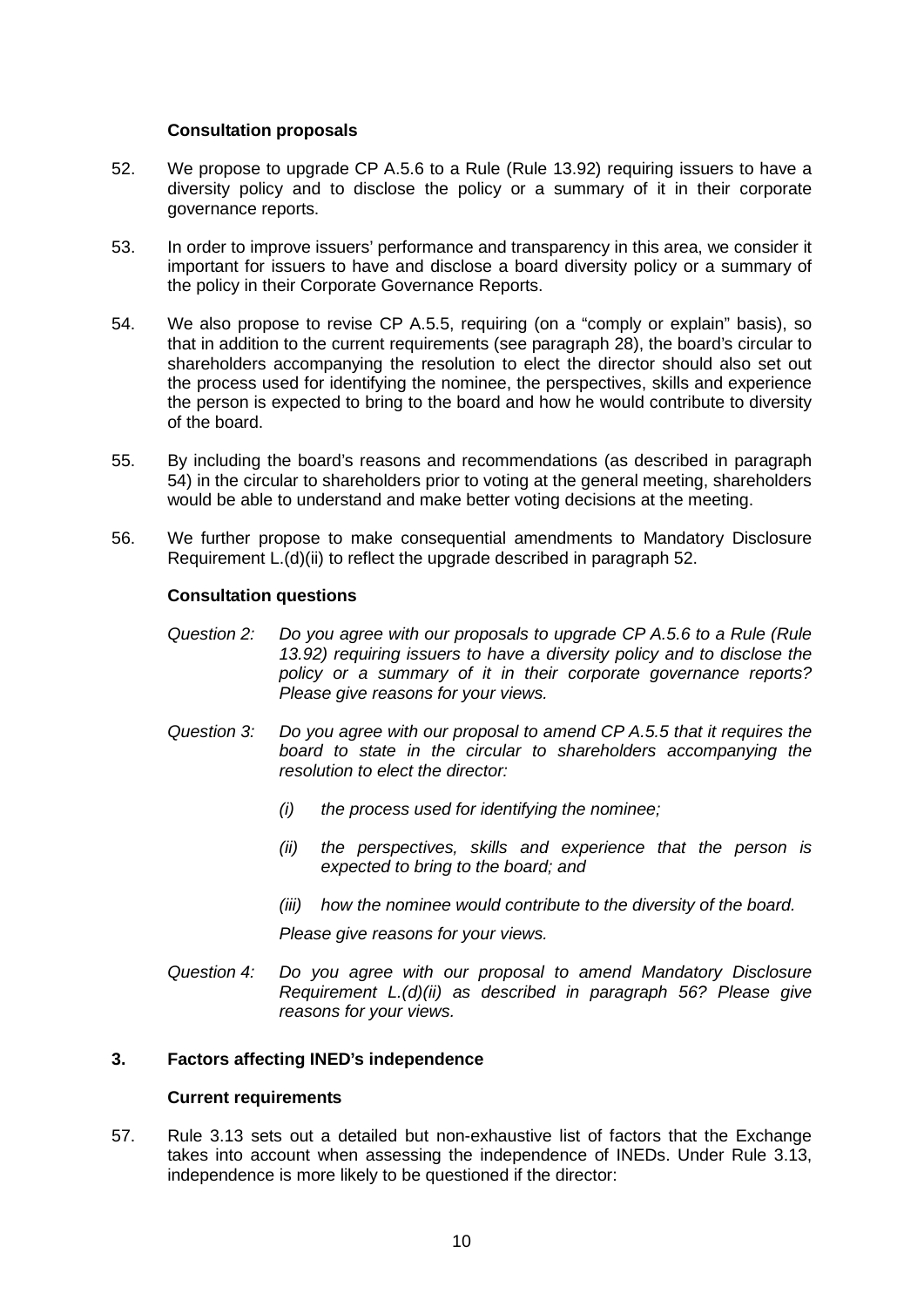- (1) holds more than 1% of the number of issued shares of the issuer;
- (2) has received an interest in any of the issuer's securities as a gift, or through other financial assistance, from a core connected person or the issuer itself;
- (3) is a director, partner, principal or employee of a professional adviser which currently provides, or has within one year immediately before appointment provided, services to the issuer (or its holding or subsidiary companies, or core connected persons) or its controlling shareholder (or, if there was no controlling shareholder, its chief executive or directors (other than INEDs));
- (4) has a material interest in principal business activities of, or is involved in material business dealings with, the issuer (or its holding or subsidiary companies, or core connected persons);
- (5) is on the board specifically to protect the interests of an entity whose interests are not the same as those of the shareholders as a whole;
- (6) is or was connected with a director, the chief executive or a substantial shareholder of the issuer within two years immediately before appointment;
- (7) is or was an executive or director (other than an INED) of the issuer (or its holding or subsidiary companies, or core connected persons) within two years immediately before appointment; and/or
- (8) is financially dependent on the issuer (or its holding or subsidiary companies, or core connected persons).
- 58. Our factors are not hard and fast requirements as Rule 3.13 explicitly states they are included for guidance only and are not intended to be exhaustive. Nonetheless, our Rules in this area are more stringent than a "comply or explain" regime in that if an issuer proposes an individual as an INED who fails to meet any of the independence factors, the issuer will need to demonstrate to the Exchange, prior to appointment, that the individual is independent. The Exchange has the right under the Rules to approve or reject an INED candidate. Following the Exchange's approval, the issuer must disclose the reasons why the individual is considered to be independent in the announcement of the appointment and in the next annual report published after the appointment.<sup>44</sup> Under the "comply or explain" regime, the issuer would simply need to disclose in the Corporate Governance Report its reasons for appointing an individual as an INED despite his failing to meet one or more of the independence factors.
- 59. The 2010/2011 Review did not propose any amendments to the factors that the Exchange takes into account when assessing the independence of an INED.**[45](#page-13-1)** In view of this, we consider that it may be an appropriate time to conduct a holistic review of the factors affecting the independence of INEDs under our Rules to align with international practice.

<span id="page-13-1"></span><span id="page-13-0"></span><sup>&</sup>lt;sup>44</sup> Rule 3.14.<br><sup>45</sup> The last amendment to the Rules in this regard was made in 2014, but only as part of the consultation exercise in relation to the definitions of connected person and associate.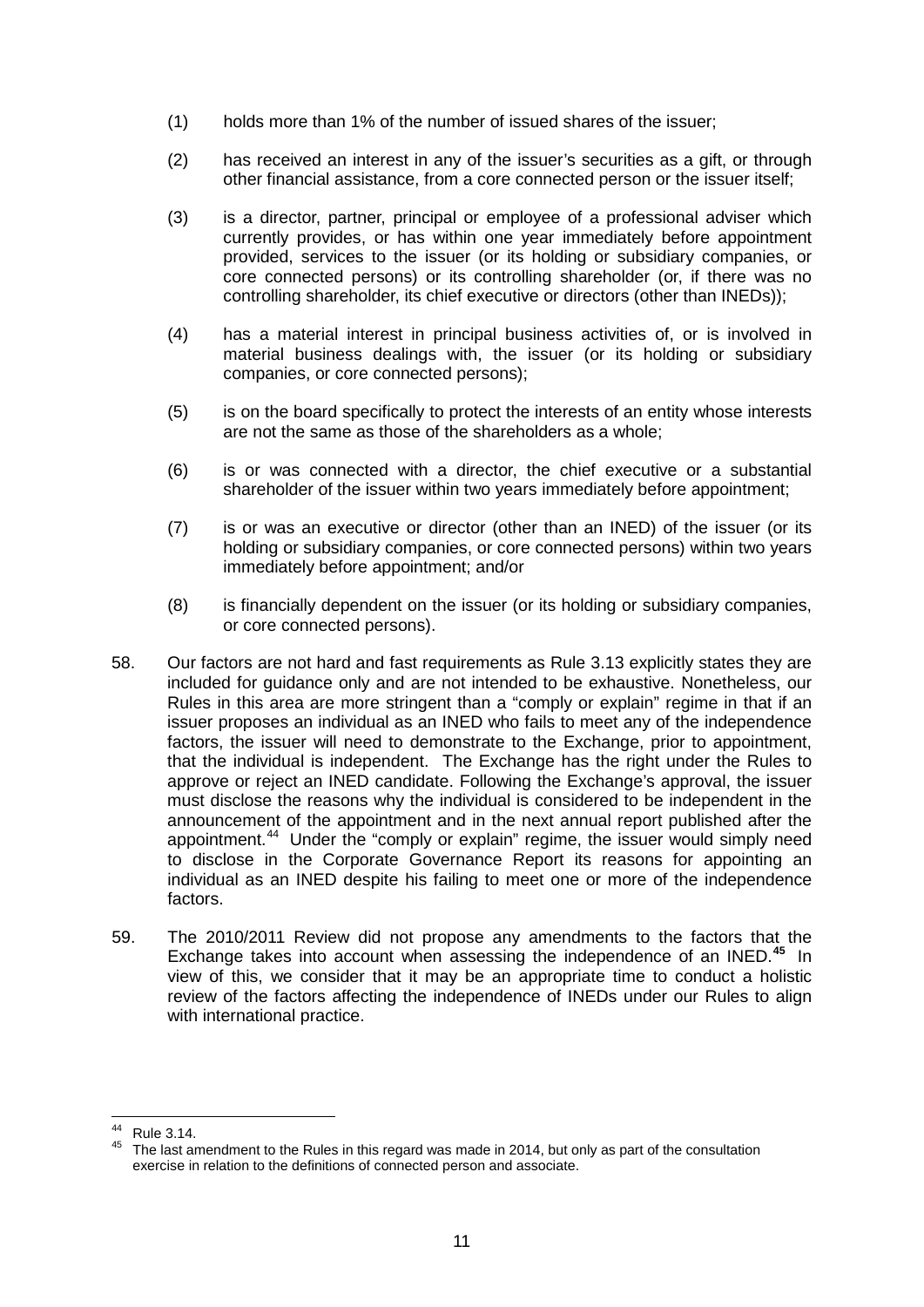## **Requirements in other jurisdictions**

60. Most of the overseas jurisdictions we examined (the UK, Australia and Singapore) set out the factors affecting directors' independence in their respective corporate governance codes, where the provisions are subject to a "comply or explain" obligation level. Only in Mainland China and the US are these factors set out in mandatory listing rules, similar to the Exchange's approach.

# **A. Cooling off periods for former professional advisers**

## **Current requirements**

- 61. Rule 3.13(3) states that the Exchange may take into account whether the proposed INED is a director, partner, principal or an employee of a professional adviser which currently provides or has within one year immediately prior to the date of his proposed appointment provided services to the issuer and related entities.
- <span id="page-14-0"></span>62. CP C.3.2 states that a former partner of the issuer's existing auditing firm should be prohibited from acting as a member of its audit committee for a period of one year from the date of his ceasing to be a partner of the firm or to have a financial interest in the firm, whichever is later.

#### **Issue**

63. The cooling off period under Rule 3.13(3) is shorter than the majority of overseas jurisdictions we have reviewed. In order to align with international practice, it may be appropriate to lengthen the cooling off period so as to help ensure that the person in question is, and is perceived as being, independent from the issuer. If the proposed amendment to Rule 3.13(3) were to be implemented, it would also be necessary to amend CP C.3.2.

## **Requirements in other jurisdictions**

64. Australia**[46](#page-14-1)** and the UK**[47](#page-14-2)** (both on a "comply or explain" basis), as well as the US (listing rule)**[48](#page-14-3)** require a cooling off period of three years for professional advisers. The Mainland China (listing rule)**[49](#page-14-4)** and Singapore (subject to "comply or explain")**[50](#page-14-5)** impose an one-year ban.

#### **Consultation proposals**

- 65. We propose to revise Rule 3.13(3) to extend the cooling off period for a proposed INED who has been a director, partner, principal or an employee of a professional adviser from one year to three years.
- 66. For the sake of consistency, we also propose amending CP C.3.2 to extend the cooling off period for former partners of the issuer's audit firm to act as a member of the issuer's audit committee from one to three years.

<span id="page-14-4"></span><span id="page-14-3"></span>

<span id="page-14-2"></span><span id="page-14-1"></span><sup>46</sup> Australian code: Recommendation 2.3<br><sup>47</sup> UK code: provision B.1.1<br><sup>48</sup> NYSE Manual – Section 303A.02: Independence Tests<br><sup>49</sup> "Measures of the Shenzhen Stock Exchange for the Record-filling of Independent Directors" 深圳 獨立董事備案辦法 Article 7(5) and (7).

<span id="page-14-5"></span><sup>50</sup> Singapore code Guideline 2.3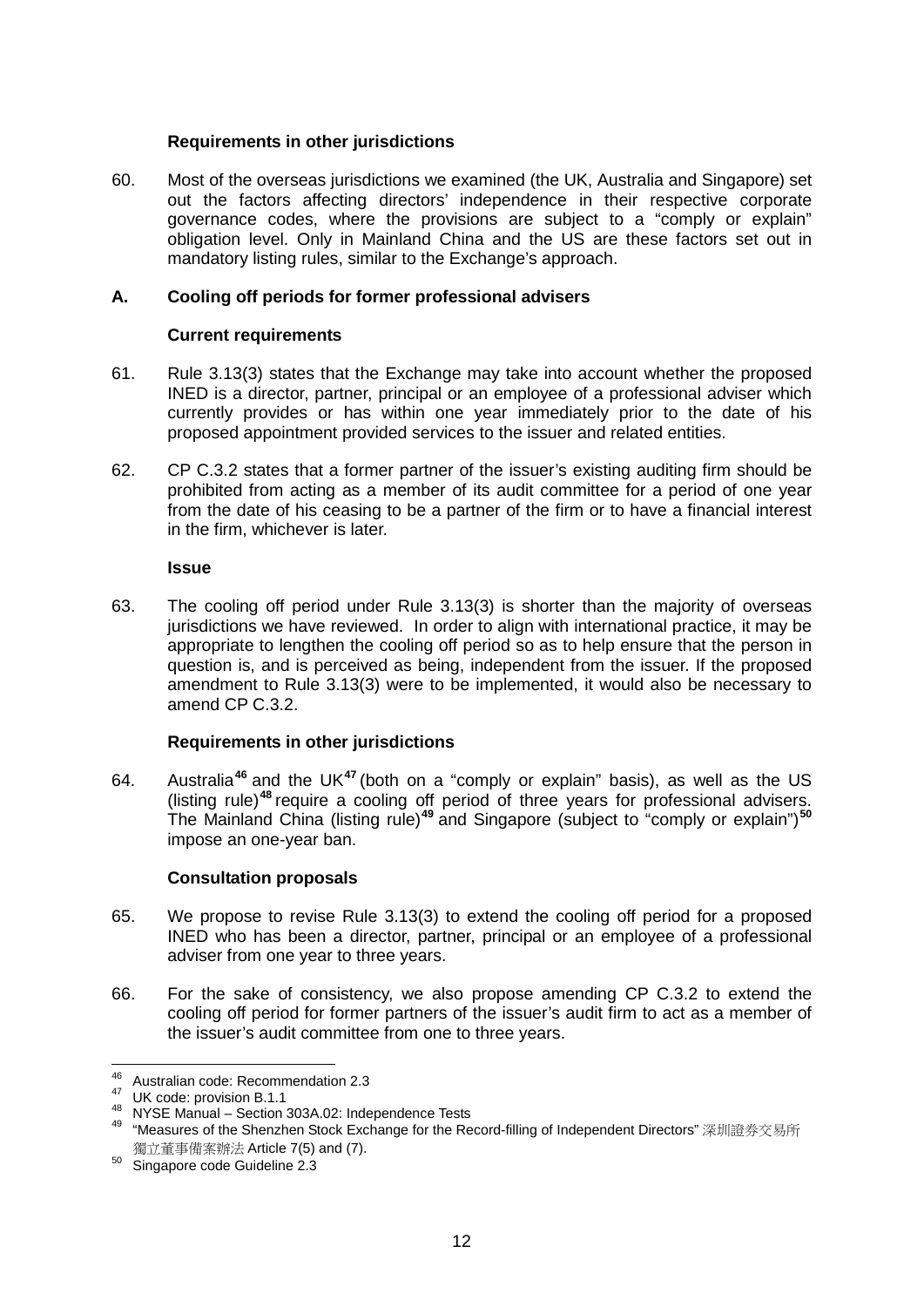- 67. During our preliminary discussions with stakeholders, some have suggested that the additional two-year cooling off period should be made a CP, i.e. subject to "comply or explain" to provide flexibility. Others thought that there would be greater clarity if all the independence criteria for assessing INED's independence are in one place, i.e. in the Rules. There was also concern that extending the cooling off period may reduce the pool of available INEDs.
- 68. We believe that for consistency and clarity, it is preferable for the independence criteria to be in the Rules. We believe there are mixed views about whether there is a shortage of potential INEDs in the market.

## **Consultation questions**

- *Question 5: Do you agree with our proposal to revise Rule 3.13 (3) so that there is a three-year cooling off period for professional advisers before they can be considered independent, instead of the current one year? Please give reasons for your views.*
- *Question 6: Do you agree with our proposal to revise CP C.3.2 so that there is a three-year cooling off period for a former partner of the issuer's existing audit firm before he can be a member of the issuer's audit committee? Please give reasons for your views.*

# **B. Cooling off period in respect of material interests in business activities**

## **Current requirements**

69. Under Rule 3.13(4), the Exchange will take into account a proposed INED's current material interests in issuer's principal business activities whilst making no mention of past material interests.

## **Issue**

<span id="page-15-4"></span>70. Our Rule**[51](#page-15-0)** only applies where the proposed director has a current material interest in the issuer's principal business activities. A proposed INED may not be, or may not be perceived, to be independent if he had a material interest in the issuer's principal business activities in the past year. Not having a cooling off period for this situation is also at odds with international practice.

## **Requirements in other jurisdictions**

71. On a "comply or explain" basis, the UK $^{52}$  $^{52}$  $^{52}$  and Australia<sup>[53](#page-15-2)</sup> require a three-year cooling off period whilst Singapore<sup>[54](#page-15-3)</sup> requires one year.

<span id="page-15-3"></span><span id="page-15-2"></span>

<span id="page-15-1"></span><span id="page-15-0"></span><sup>&</sup>lt;sup>51</sup> Rule 3.13(4).<br><sup>52</sup> UK code B.1.1.<br><sup>53</sup> Australian code Recommendation 2.3.<br><sup>54</sup> Guideline 2.3 of the Singapore code states that a director or an immediate family member of the director is considered not independent if he is or was a 10% shareholder of, or a partner or an executive officer/director of an organisation to which the company has received material services in the current or immediate past financial year.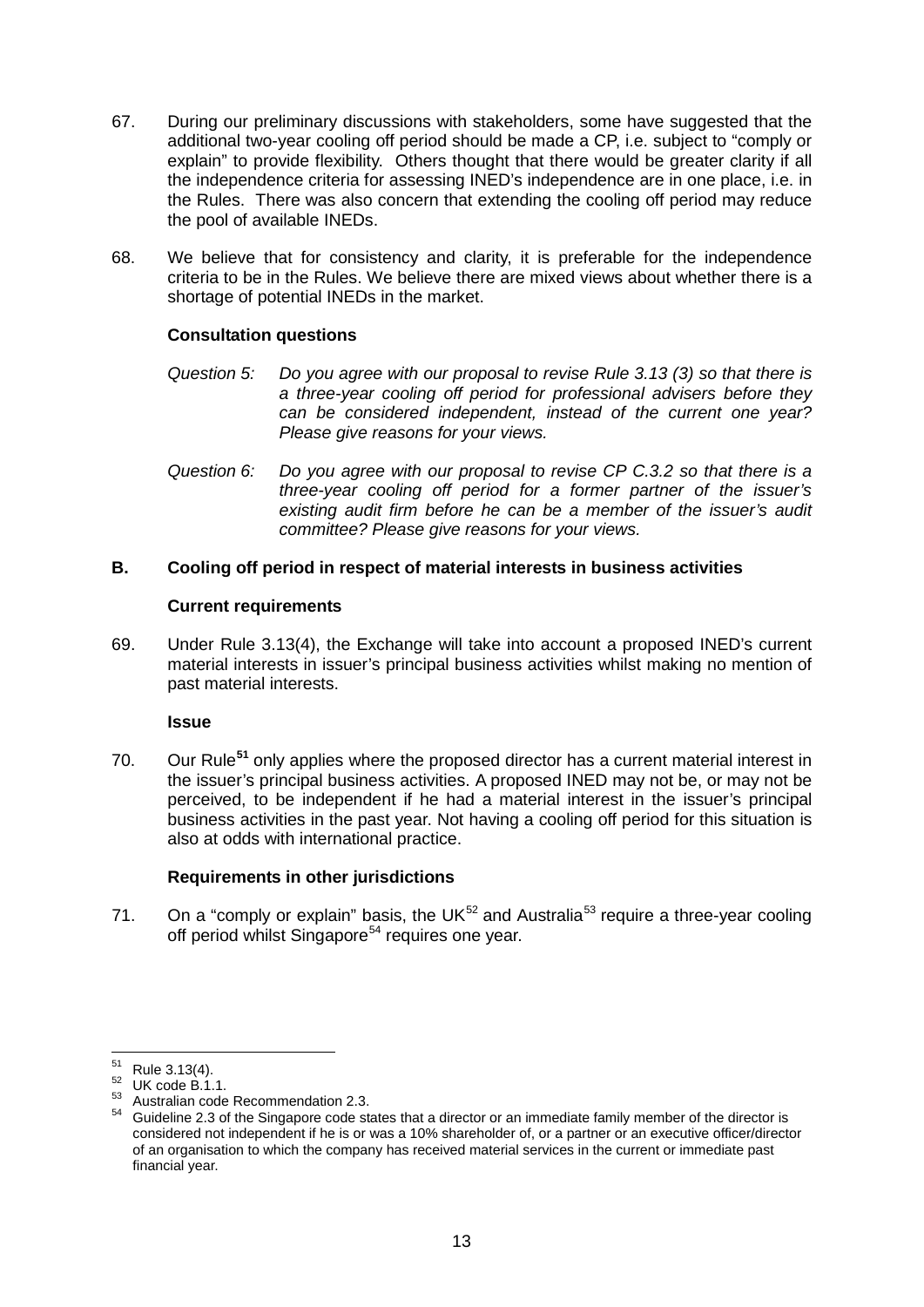#### **Consultation proposal**

- 72. We propose to revise the Rule to introduce a one-year cooling off period for a proposed INED who has had material interests in the issuer's principal business activities in the past year. The proposal does not alter the concept of material interests which is in the current Rule but it takes into account such interests for one year before the proposed appointment of the INED.
- 73. Our proposal is to address the issue set out in paragraph [70,](#page-15-4) and to be more aligned with the international best practice.

#### **Consultation question**

*Question 7: Do you agree with our proposal to revise Rule 3.13(4) to introduce a one-year cooling off period for a proposed INED who has had material interests in the issuer's principal business activities in the past year? Please give reasons for your views.*

# **C. Cross-directorships or Significant Links with other Directors**

#### **Current requirement**

74. There are no restrictions on cross-directorships or having significant links with other directors through involvements in other companies or bodies<sup>[55](#page-16-0)</sup> under our Rules.

#### **Issue**

75. The holding of cross-directorships or having significant links with other directors through involvements in other companies or bodies could undermine an INED's independence.

#### **Requirements in other jurisdictions**

- 76. The UK code ("comply or explain") **[56](#page-16-1)** states that anyone who holds crossdirectorships or has significant links with other directors through involvement in other companies or bodies should not be considered independent.
- 77. There are no comparable provisions in the other overseas jurisdictions examined (the US, Australia, Singapore and Mainland China).
- 78. The Hong Kong Monetary Authority issued a "Guidance on the Empowerment of INEDs in Banking Industry in Hong Kong" on 14 December 2016 ("**HKMA Guidance**") which includes cross-directorship as a factor in considering independence of  $INEDs.<sup>57</sup>$  $INEDs.<sup>57</sup>$  $INEDs.<sup>57</sup>$

<span id="page-16-2"></span><span id="page-16-1"></span><span id="page-16-0"></span><sup>&</sup>lt;sup>55</sup> A cross-directorship exists when two (or more) directors sit on each other's boards.<br><sup>56</sup> UK code provision B.1.1.<br><sup>57</sup> Paragraph 15(g) of the HKMA Guidance states that, *holds cross directorships or has significant other directors through involvement in other companies or bodies that could give rise to conflicts of interest in the proposed role as INED (not including charities or government boards and other public bodies provided they do not give rise to a conflict of interest).*"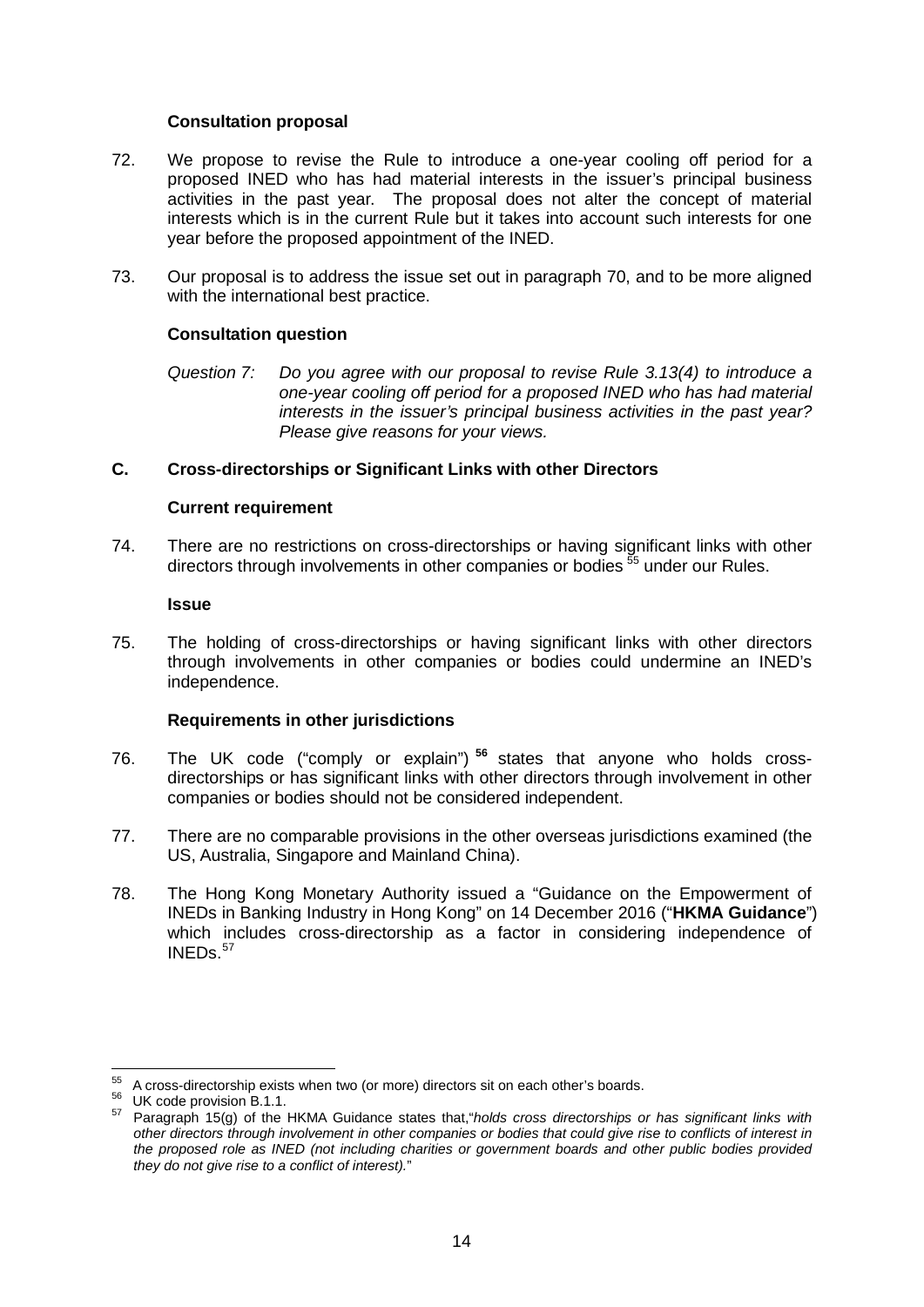#### **Consultation proposal**

79. We propose to recommend disclosures (RBP A.3.3, i.e. subject to voluntary disclosure) of an INED's cross-directorships or having significant links with other directors through involvements in other companies or bodies in the Corporate Governance Report so as to improve transparency of INED's relationship with the issuer.

#### **Consultation question**

*Question 8: Do you agree with our proposal to introduce a new RBP A.3.3 to recommend disclosure of INEDs' cross-directorships or having significant links with other directors through involvements in other companies or bodies in the Corporate Governance Report? Please give reasons for your views.*

#### **D. Family ties**

#### **Current requirements**

- 80. Under our Rule**[58](#page-17-0)**, a proposed INED's immediate family members' independence is not an independence consideration.
- 81. Rule 14A.12(1)(a) defines an "immediate family member" as "his spouse, his (or his spouse's) child or step-child, natural or adopted, under the age of 18 years".

#### <span id="page-17-6"></span>**Issue**

82. The independence of a director may be affected by the independence of the director's immediate family members' connection with the issuer.

#### **Requirements in other jurisdictions**

83. The UK adopts a similar approach to Hong Kong. **[59](#page-17-1)** The approach adopted in Australia,**[60](#page-17-2)** Singapore, the Mainland China**[61](#page-17-3)** and the US**[62](#page-17-4)** is that the independence criteria should also take into account the proposed INED's immediate family members.

#### **Consultation proposals**

- 84. We propose to introduce a Note under the independence criteria Rule**[63](#page-17-5)** to encourage inclusion of an INED's immediate family members' connection with the issuer in the assessment of their independence under Rule 3.13.
- 85. For instance, Rule 3.13(2) states that a director's independence is likely to be questioned if he has received a gift or financial assistance from the listed issuer. The new proposal will take into account the director's immediately family member so that if the director has received, or has an immediate family member has received, a gift or financial assistance, his independence will call into question.

<span id="page-17-2"></span>

<span id="page-17-1"></span><span id="page-17-0"></span><sup>&</sup>lt;sup>58</sup> Rule 3.13.<br><sup>59</sup> UK code: provision B.1.1.<br><sup>60</sup> Australian code: Recommendation 2.3, Box 2.3.<br><sup>61</sup> "Guidelines for Establishing the Independent Directors System for Listed Companies", Section 3(1)<br><sup>62</sup> NYSE Manual Sec

<span id="page-17-4"></span><span id="page-17-3"></span>

<span id="page-17-5"></span>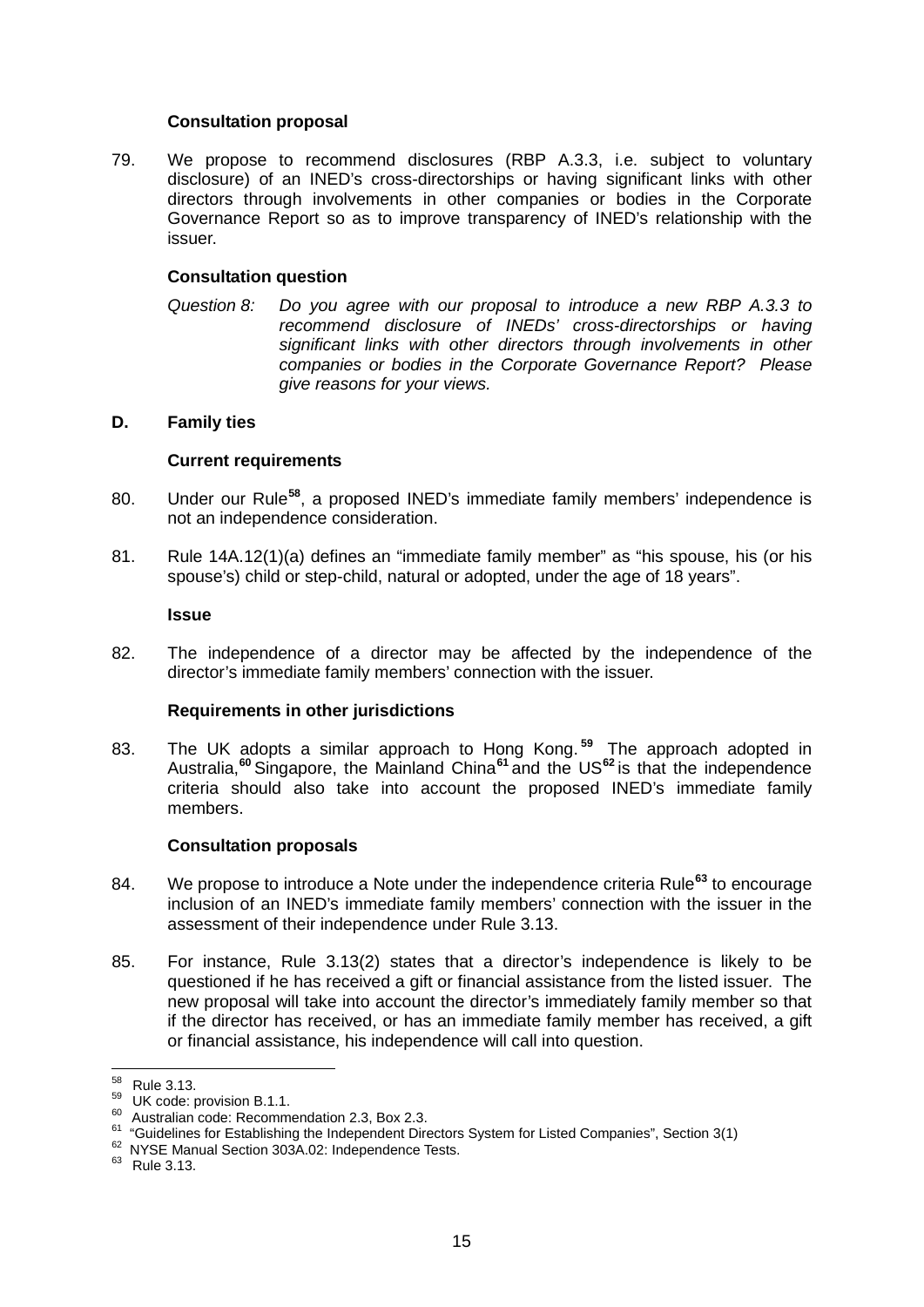86. We consider the definition of "immediate family member" in Rule 14A.12(1)(a) is also appropriate for Rule 3.13.

## **Consultation questions**

- *Question 9: Do you agree with our proposal to introduce a Note under Rule 3.13 to encourage inclusion of an INED's immediate family members in the assessment of the director's independence? Please give reasons for your views.*
- *Question 10: Do you agree with our proposal to adopt the same definition for "immediate family member" as Rule 14A.12(1)(a) as set out in paragraph [81?](#page-17-6) Please give reasons for your views.*

## **PART II: NOMINATION POLICY**

#### **Current requirements**

- 87. Mandatory Disclosure Requirement L.(d)(ii) of Appendix 14 requires disclosure of the summary of work performed by the nomination committee during the year, including determination of the nomination policy; and the nomination procedures and the process and criteria adopted to select and recommend candidates for directorship.
- 88. Under Code Principle A.3, the board should have a balance of skills, experience and diversity of perspectives appropriate to the requirements of the issuer's business.

#### **Issue**

89. The nomination committee's work in relation to independence of INEDs and board diversity is important. There should be more transparency on the issuer's policy and process that would enable the issuer to achieve the requirement under Code Principle A.3.

## **Requirements in other jurisdictions**

90. There is no requirement for disclosure of a listed entity's nomination policy in the jurisdictions reviewed (UK, US, Australia, Singapore and Mainland China).

#### **Consultation proposals**

- 91. We propose amending Mandatory Disclosure Requirement L.(d)(ii) of Appendix 14 to state that the issuer should disclose its nomination policy adopted during the year. The policy should set out the board's consideration of Code Principle A.3, i.e. the board should have a balance of skills, experience and diversity of perspectives appropriate to the requirements of the issuer's business.
- 92. The proposal is aimed at promoting transparency on the issuer's nomination policy and process that would enable the issuer to achieve the balance of skills, experience and diversity on boards.

## **Consultation question**

*Question 11: Do you agree with our proposal to amend Mandatory Disclosure Requirement L.(d)(ii) of Appendix 14 to require an issuer to disclose its nomination policy adopted during the year? Please give reasons for your views.*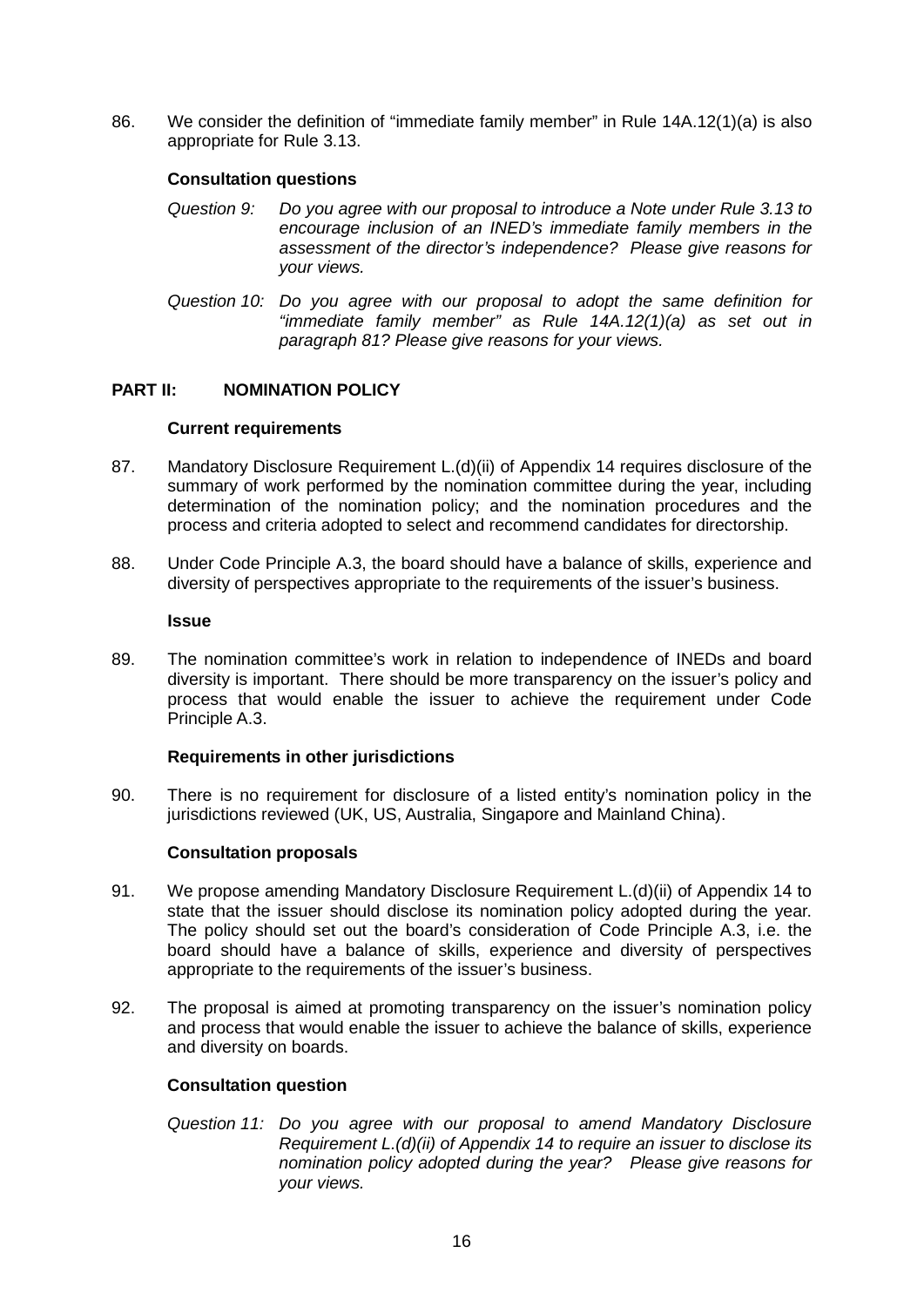# **PART III: DIRECTORS' ATTENDANCE AT MEETINGS**

### **1. Directors' attendance at general meetings**

#### **Current requirement**

<span id="page-19-0"></span>93. CP A.6.7 provides that INEDs and NEDs as equal board members should give the board and any committees on which they serve the benefits of their skills, experience and varied backgrounds and qualifications through regular attendance and active participation. They should also attend general meetings and develop a balanced understanding of the views of shareholders.

#### **Issues**

- 94. A strict interpretation of the last sentence of CP A.6.7 would suggest any directors' absence from a general meeting would result in a deviation from the CP.
- 95. A Frequently Asked Question was published in March 2013 expressly stating that the Exchange does not consider any directors' absence from a general meeting a deviation from the CP.<sup>[64](#page-19-1)</sup>
- 96. The Mandatory Disclosure Requirement under Paragraph I(c) already serves the regulatory objective of offering transparency on INEDs' and NEDs' attendance at general meetings.
- 97. In addition, in January 2017, we reviewed a randomly selected sample of issuers' disclosures of directors' attendance at board meetings under CP A.6.7 for their past financial years and found that there are inconsistencies in the interpretation of the CP.**[65](#page-19-2)**

## **Consultation proposal**

- 98. We propose amending CP A.6.7 to remove the last sentence.
- 99. The amendment is to better reflect the intention of the CP.

## **Consultation question**

*Question 12: Do you agree with our proposal to amend CP A.6.7 by removing the last sentence of the current wording? Please give reasons for your views.*

<span id="page-19-2"></span><span id="page-19-1"></span><sup>&</sup>lt;sup>64</sup> At: [http://en-rules.hkex.com.hk/net\\_file\\_store/new\\_rulebooks/f/a/FAQs\\_mb\\_appx14.pdf.](http://en-rules.hkex.com.hk/net_file_store/new_rulebooks/f/a/FAQs_mb_appx14.pdf) 65 In January 2017 we randomly selected 100 Main Board and GEM issuers and examined their disclosures of

directors' attendance at general meetings and checked against their disclosures under CP A.6.7. We found that:

<sup>(</sup>i) 40 out of 100 issuers stated that they complied with CP A.6.7 but without full attendance by NEDs/INEDs at General Meeting(s).

<sup>(</sup>ii) 27 out of 100 companies stated that they deviated from CP A.6.7 since they did not have full attendance by NEDs/INEDs at General Meeting(s).

<sup>(</sup>iii) 30 out of 100 companies stated that they had full attendance by NEDs/INEDs at General Meeting(s).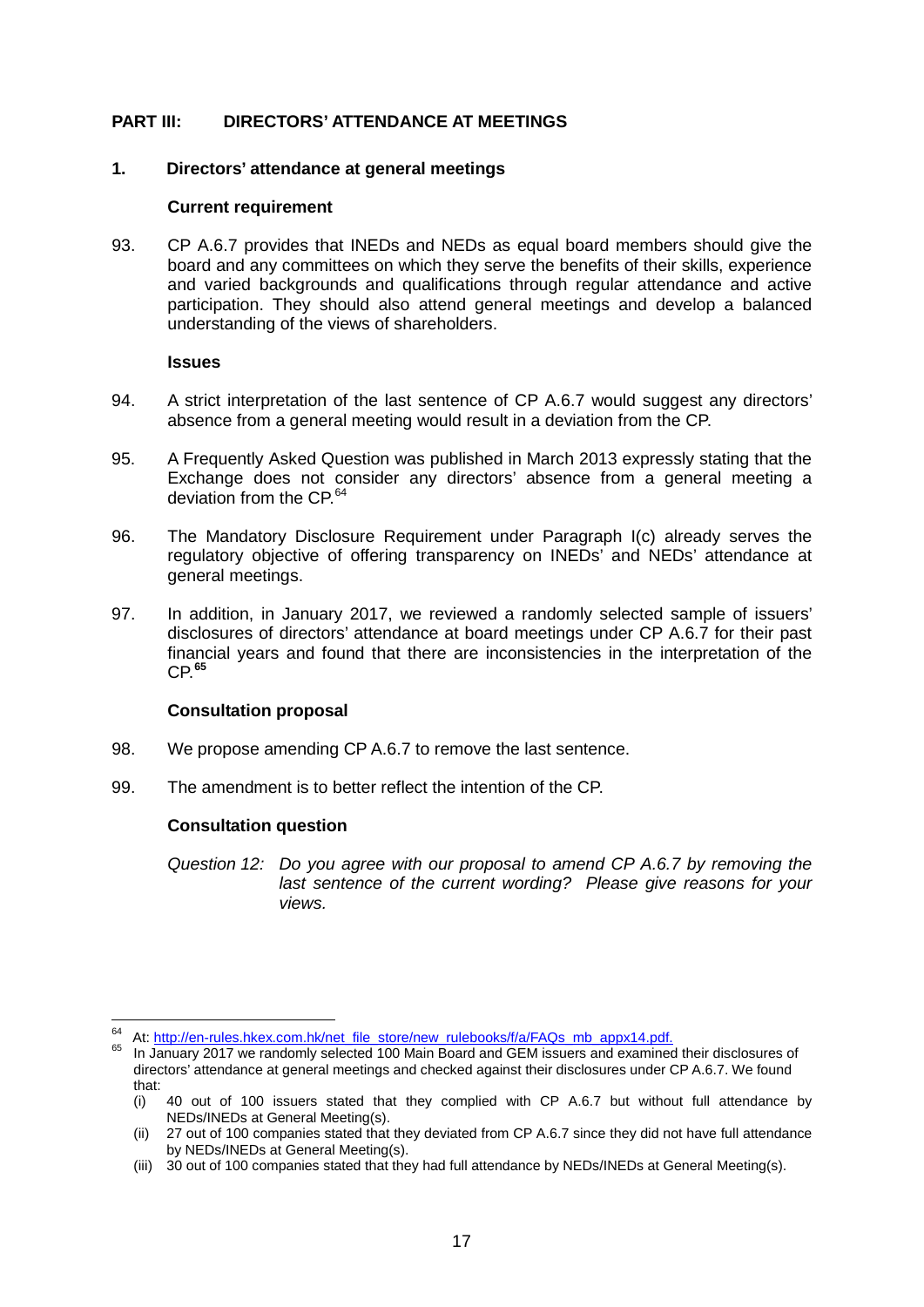## **2. Chairman's annual meetings with INEDs**

#### **Current requirement**

<span id="page-20-0"></span>100. Under CP A.2.7, the chairman should at least annually hold meetings with the NEDs (including INEDs) without the executive directors present.

#### **Issues**

- 101. The purpose of this provision is to enable NEDs (including INEDs) to serve as a more effective check on executive directors and management by meeting separately with the chairman of the board.
- 102. However, for about 36% of our issuers, the roles of chairman and chief executive are performed by the same person.<sup>[66](#page-20-1)</sup> So, in these cases, the NEDs would in fact be meeting with management. There are suggestions that INEDs are already meeting on a regular basis in forums such as audit committee meetings. However, members of an audit committee may not be exclusively INEDs.

#### **Requirements in other jurisdictions**

103. The Singapore code  $67$  requires ("comply or explain") that INEDs should meet periodically without other directors, and the lead INED should provide feedback to the Chairman after such meetings. The US[68](#page-20-3) also requires INEDs to meet exclusively at least twice a year. The UK code contains a similar code provision as CP A.2.7.

#### **Consultation proposals**

- 104. We propose to revise CP A.2.7 to state that INEDs should meet at least annually with the chairman even if the chairman is not an INED.
- 105. Preliminary discussions with stakeholders suggest that there should be a forum for the chairman to meet with INEDs even if he is not an INED. These stakeholders believe that the presence of the chairman encourages INEDs' attendance and the meetings tend to result in more fruitful discussions.
- 106. In many family-controlled companies, NEDs are family members of the controlling shareholders. A meeting of INEDs including NEDs may not serve the purpose of meeting without the management. There are other forums for NEDs and INEDs to meet, such as audit, remuneration and nomination committee meetings of which both NEDs and INEDs are members.

## **Consultation question**

*Question 13: Do you agree with our proposal to revise CP A.2.7 to state that INEDs should meet at least annually with the chairman? Please give reasons for your views.*

<span id="page-20-1"></span><sup>66</sup> See the Exchange's *Analysis of Corporate Governance Practice Disclosure in 2014 Annual Reports*, published in November 2015, available at:<br>http://www.hkexnews.hk/reports/corpgovpract/Documents/CG Practices 2014 e.pdf).

<span id="page-20-3"></span><span id="page-20-2"></span><sup>67</sup> Singapore code: Guidelines 2.8 and 3.4.<br>68 Section 303A 03 of the NYSE Manual.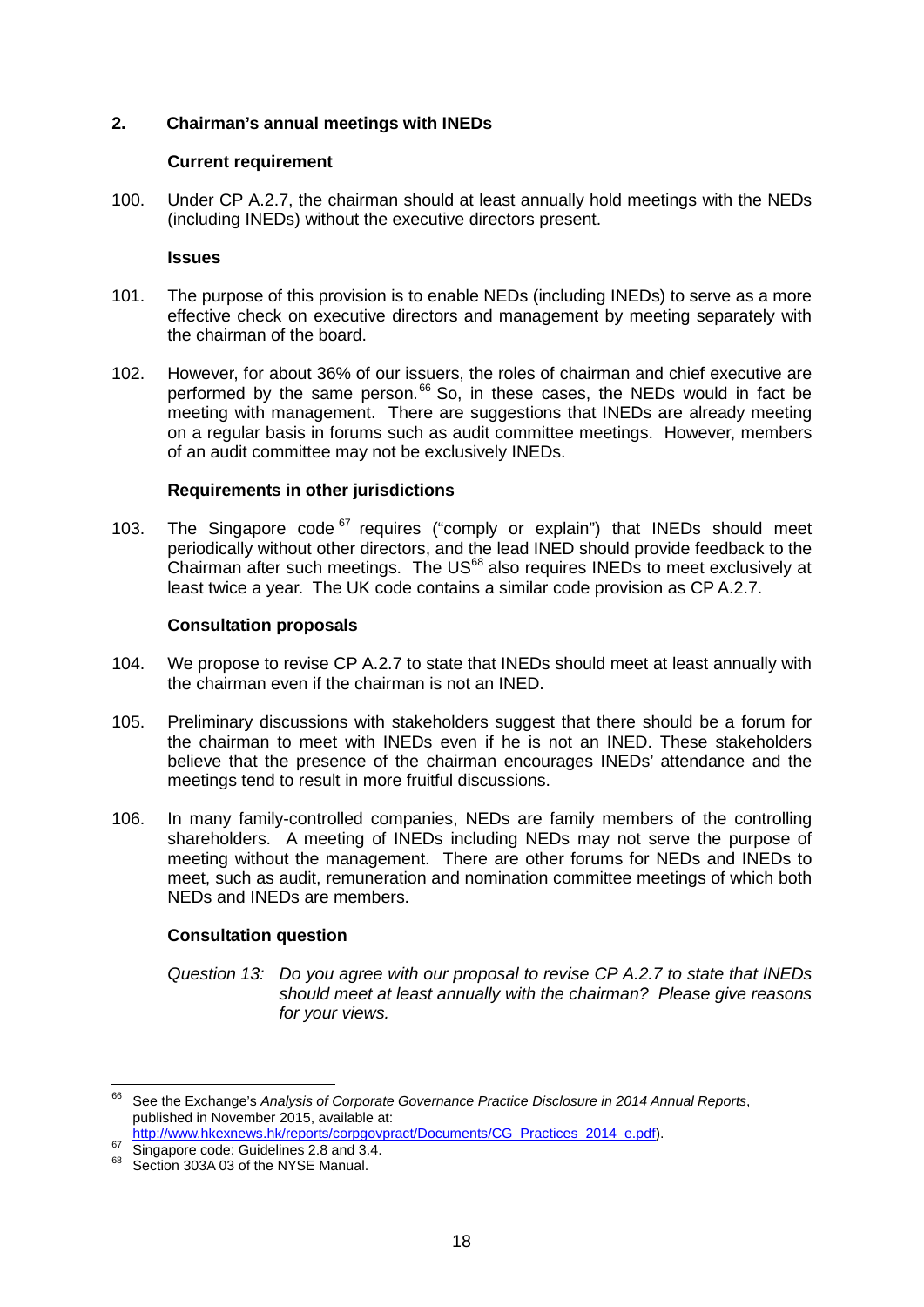# **PART IV: DIVIDEND POLICY**

#### **Current requirements**

- 107. For listing applicants, HKEX Guidance Letter HKEX-GL86-16 recommends disclosure in a listing document of (i) the listing applicant's expected dividend pay-out ratio, significant distributions and material matters that should be drawn to investors' attention and (ii) where future dividends are subject to discretion of the Board, disclose factors to be considered and where there is currently no intent to pay any dividends, specially state that the company does not have any dividend policy.
- 108. There are no disclosure requirements on dividend policy by listed issuers.

#### **Issue**

109. Dividend policy is a key issue for investors to assess when considering the "character" of the management of a company they may invest in, as it tells investors about capital discipline and attitude to minority shareholders.

## **Requirements in other jurisdictions**

- 110. Both the UK and the US require listed issuers to disclose their dividend policies.<sup>[69](#page-21-0)</sup> Singapore's corporate governance code requires issuers to have a dividend policy on a "comply or explain" basis.<sup>[70](#page-21-1)</sup> Australia's code recommends (on a voluntary basis) issuers to have dividend policies. $71$
- 111. Mainland China's CSRC and the Shanghai Stock Exchange have both issued Notice/Directives that listed companies should have dividend policies.<sup>[72](#page-21-3)</sup>

## **Consultation proposal**

- 112. We propose introducing CP E.1.5 requiring the issuer to disclose its dividend policy in the annual report.
- 113. The disclosure of dividend policy would allow investors to make a more informed decision when investing in a public listed company.

## **Consultation question**

*Question 14: Do you agree with our proposal to introduce CP E.1.5 requiring the issuer to disclose its dividend policy in the annual report? Please give reasons for your views.*

<span id="page-21-0"></span> $69$  UK FSA Handbook Appendix 3 – Minimum Disclosure Requirements for the Share Registration Document 20.7. Dividend Policy: A description of the issuer's policy on dividend distributions and any restrictions thereon. ES SEC Form 20-F – Item 8: Financial Information, Part A, para 8: Describe the company's policy on dividend

<span id="page-21-1"></span>distributions.<br><sup>70</sup> Singapore code Guidelines 15.5: Companies are encouraged to have a policy on payment of dividends and should communicate it to shareholders. Where dividends are not paid, companies should disclose their

<span id="page-21-2"></span>reasons. 71 Australian code Commentary under Principle 6: Investors will find it useful if a listed entity includes in an appropriate area of its website: A description of the entity's dividend or distribution policy.<br><sup>72</sup> CSRC issued a Notice on 30 November 2013 and the Shanghai Stock Exchange issued a Directive on 7

<span id="page-21-3"></span>January 2013 encouraging/ recommending listed companies to include profit distribution methods and dividend policies in the listed companies' constitutional documents.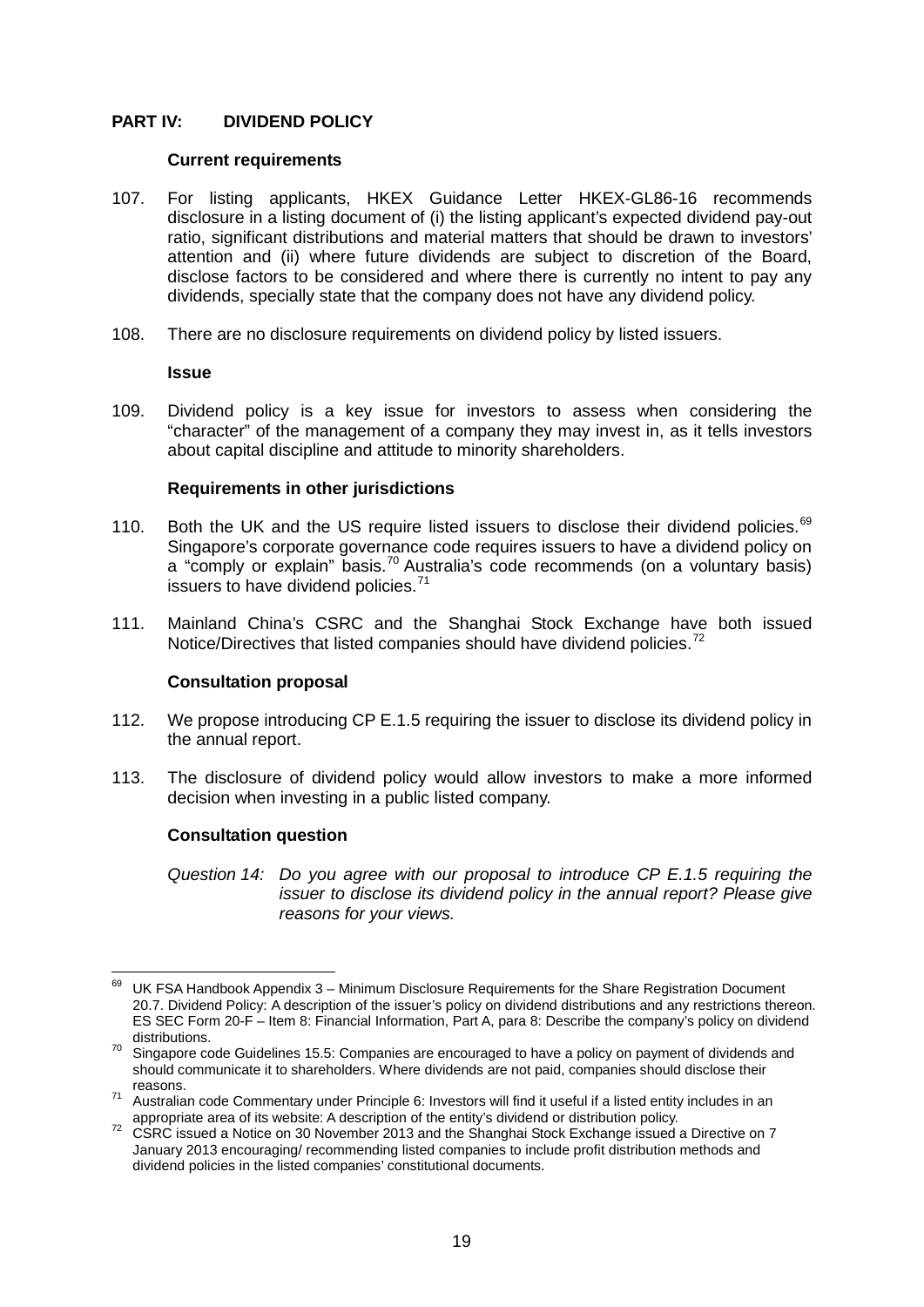## **PART V: ELECTRONIC DISSEMINATION OF CORPORATE COMMUNICATIONS – IMPLIED CONSENT**

#### **Current requirements**

- 114. Rule 2.07A(2A) permits the electronic dissemination of corporate communications by issuers provided that that express or deemed consent<sup>[73](#page-22-0)</sup> has been obtained from their shareholders. The requests for consents and election of language for the corporate communications (i.e. English or Chinese) must be by hard copies. Also, whenever new corporate communications are published on the website, the Rules require issuers to notify their shareholders by hard copies.
- 115. These Rules are consistent with the position under Hong Kong law<sup>[74](#page-22-1)</sup>.

#### **Issue**

116. To require hard copy and election letter notification, whenever there is new corporate communication on the issuer's website may be considered outdated and unenvironmental. Consideration should be given to adopting an implied consent regime where consent may be obtained where the articles of association of the issuer state that shareholders shall receive corporate communications via electronic means, without providing an automatic right to receive hard copies.

## **Requirements in other jurisdictions**

- 117. Similar to Hong Kong, both the UK **[75](#page-22-2)** and Australia **[76](#page-22-3)** allow electronic corporate communication by way of express and deemed consent, but they do not permit implied consent. The US is silent on whether and how companies should obtain consent for electronic corporate communication. Mainland China does not require physical documents to be sent to shareholders.
- 118. The Singapore Exchange amended its listing rules to allow listed companies to electronically transmit documents to shareholders from 31 March 2017, provided that express, deemed or implied consent has been obtained. However, it is worthy of note that it did so following an amendment made to the Singapore's Companies Act in 2014. In contrast, Hong Kong's company law does not permit implied consent for electronic corporate communications.

<span id="page-22-0"></span> $73$  Deemed consent is obtained where shareholders have been given a right to elect whether to receive electronic or physical copies of corporate communications and the shareholder fails to make an election within

<span id="page-22-2"></span><span id="page-22-1"></span>The specified time period.<br><sup>74</sup> Sections 831, 833 and 837 of the Companies Ordinance (Chapter 622 of the Laws of Hong Kong).<br><sup>75</sup> Under UK's Financial Conduct Authority's Disclosure and Transparency Rules, an issuer may us means to convey information to its shareholders who have given their express or deemed consent. However, the UK Companies Act 2006 requires a company to send a hard copy notification to its shareholders to inform them that communications have been published on the website.

<span id="page-22-3"></span>them that communications have been published on the website. <sup>76</sup> Australia's listing rules do not mention issuers' rights to send communications to shareholders electronically. It is a recommendation under Guidance Note 9 of the listing rules that a listed entity should give shareholders the option to receive communications from the entity electronically. Australia's Corporations Act 2001 requires a company to notify its members on at least one occasion in writing that the members may elect once whether they wish to receive a copy of the financial report, and whether they wish to receive a hard copy or an electronic copy. A member who does not make an election will receive a notification in writing, unless he has previously agreed to be notified by a particular electronic means, that the copy of the financial report is accessible on a specified website.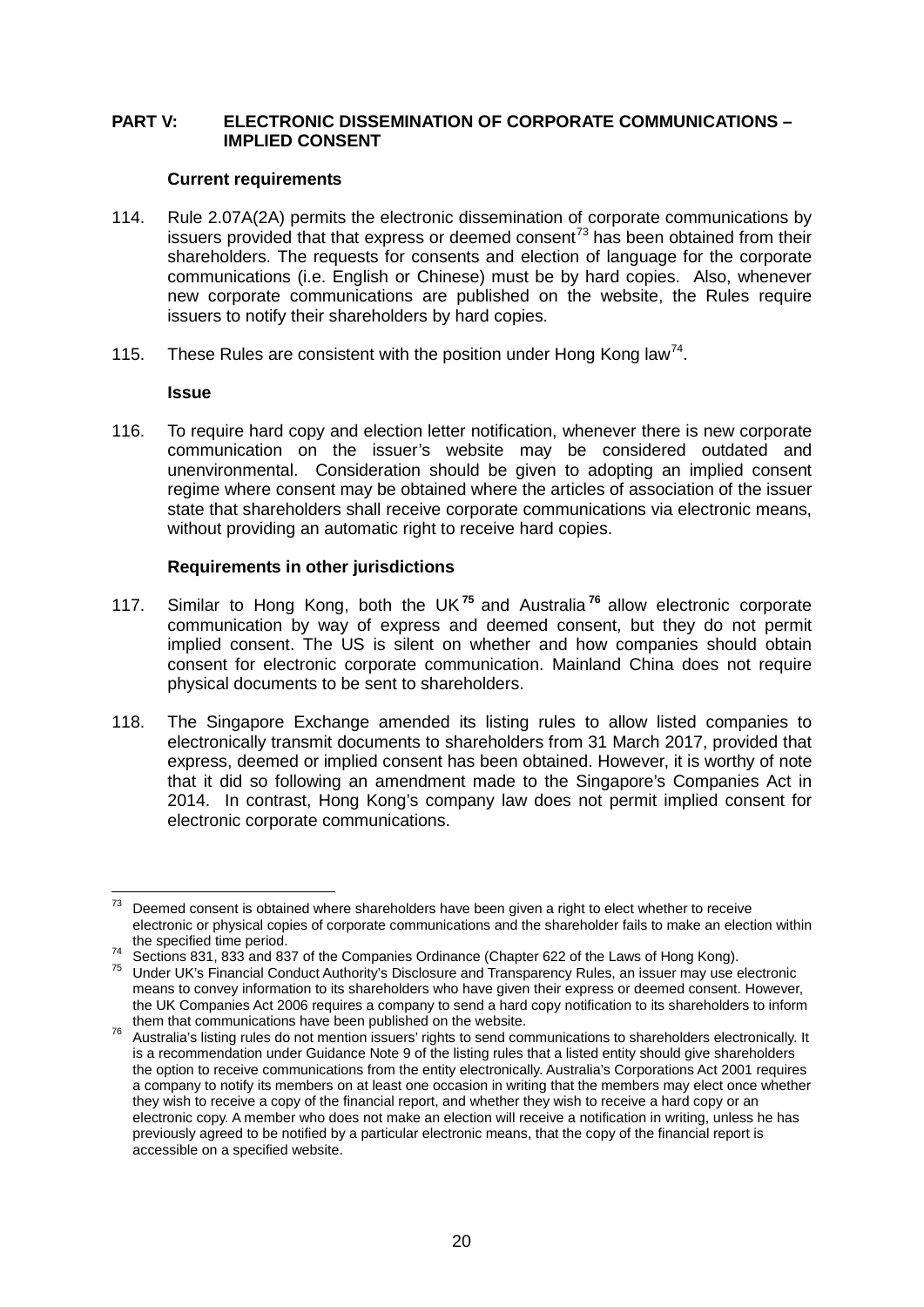#### **Seek Market Views**

- 119. We seek market views on whether the Rules should be amended to allow shareholders' consent to be implied for electronic dissemination of corporate communications by issuers.
- 120. In considering this issue, one should bear in mind the fact that as at 31 December 2016, 11.9% of the Main Board and 3.1% of GEM issuers are Hong Kong incorporated. As such, unless and until Hong Kong's company law is amended to permit implied consent, similar to the Singapore Companies Act, we would not propose to adopt such a regime.

#### **Consultation question**

*Question 15: Do you think that the Rules should be amended to allow shareholders' consent to be implied for electronic dissemination of corporate communications by issuers? Please give reasons for your views.*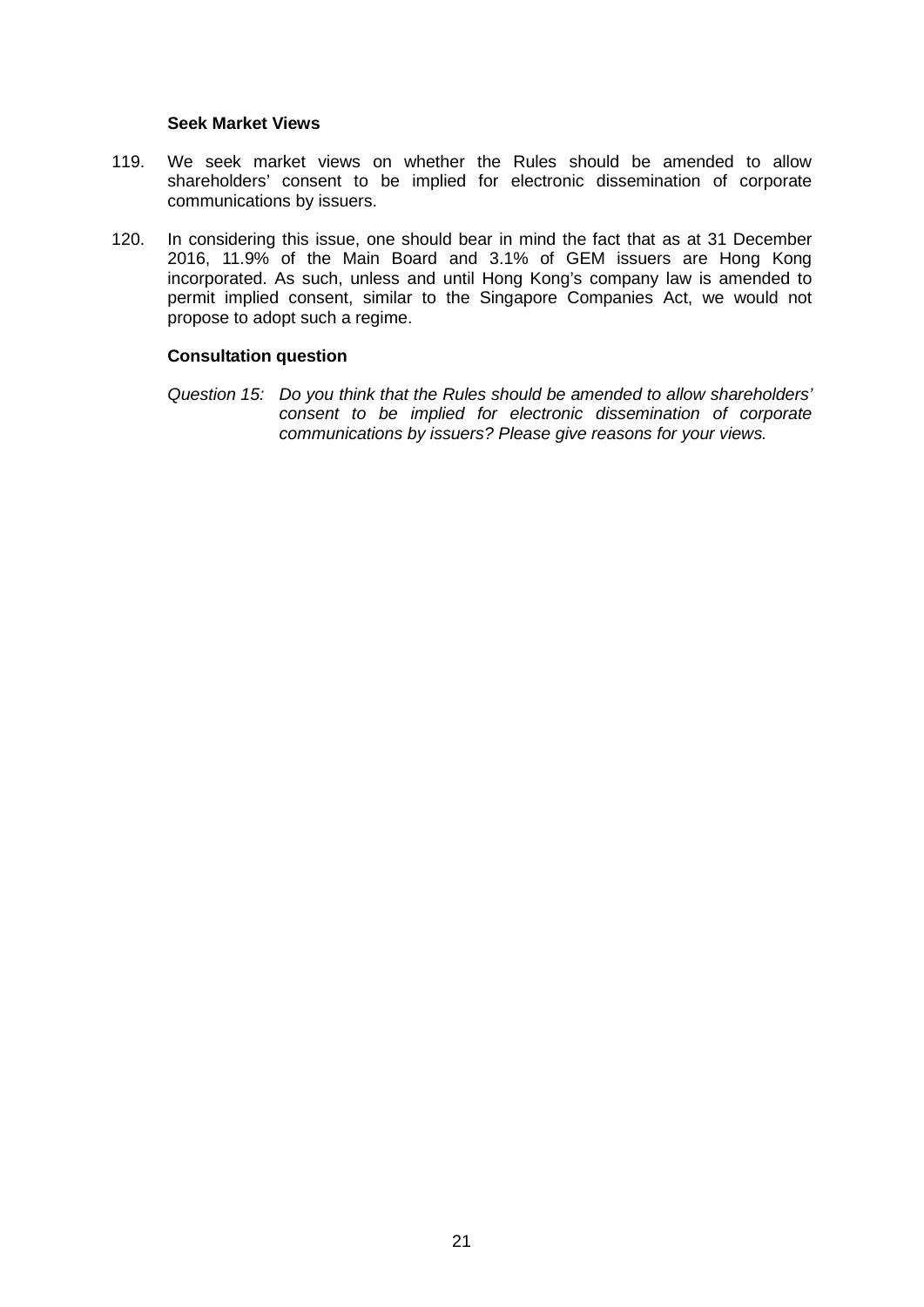## **APPENDIX I: DRAFT AMENDMENTS TO THE RULES AND THE CORPORATE GOVERNANCE CODE AND CORPORATE GOVERNANCE REPORT**

# **Chapter 3**

# **GENERAL**

#### **DIRECTORS**

…

2.13 In assessing the independence of a non-executive director, the Exchange will take into account the following factors, none of which is necessarily conclusive. Independence is more likely to be questioned if the director:

…

- (3) is a director, partner or principal of a professional adviser which currently provides or has within one year three years immediately prior to the date of his proposed appointment provided services, or is an employee of such professional adviser who is or has been involved in providing such services during the same period, to:
	- (a) the listed issuer, its holding company or any of their respective subsidiaries or core connected persons; or
	- (b) any person who was a controlling shareholder or, where there was no controlling shareholder, any person who was the chief executive or a director (other than an independent non-executive director), of the listed issuer within one year immediately prior to the date of the proposed appointment, or any of their close associates;
- (4) currently, or within one year immediately prior to the date of his proposed appointment, has a material interest in any principal business activity of or is involved in any material business dealing with the listed issuer, its holding company or their respective subsidiaries or with any core connected persons of the listed issuer;
- …
- (8) …

*Notes: 1. The factors set out in rule 3.13 …*

*2. When determining the independence of a director under rule 3.13, the same factors should also apply to the director's immediate family members. "Immediate family member" is defined under rule 14A.12(1)(a).*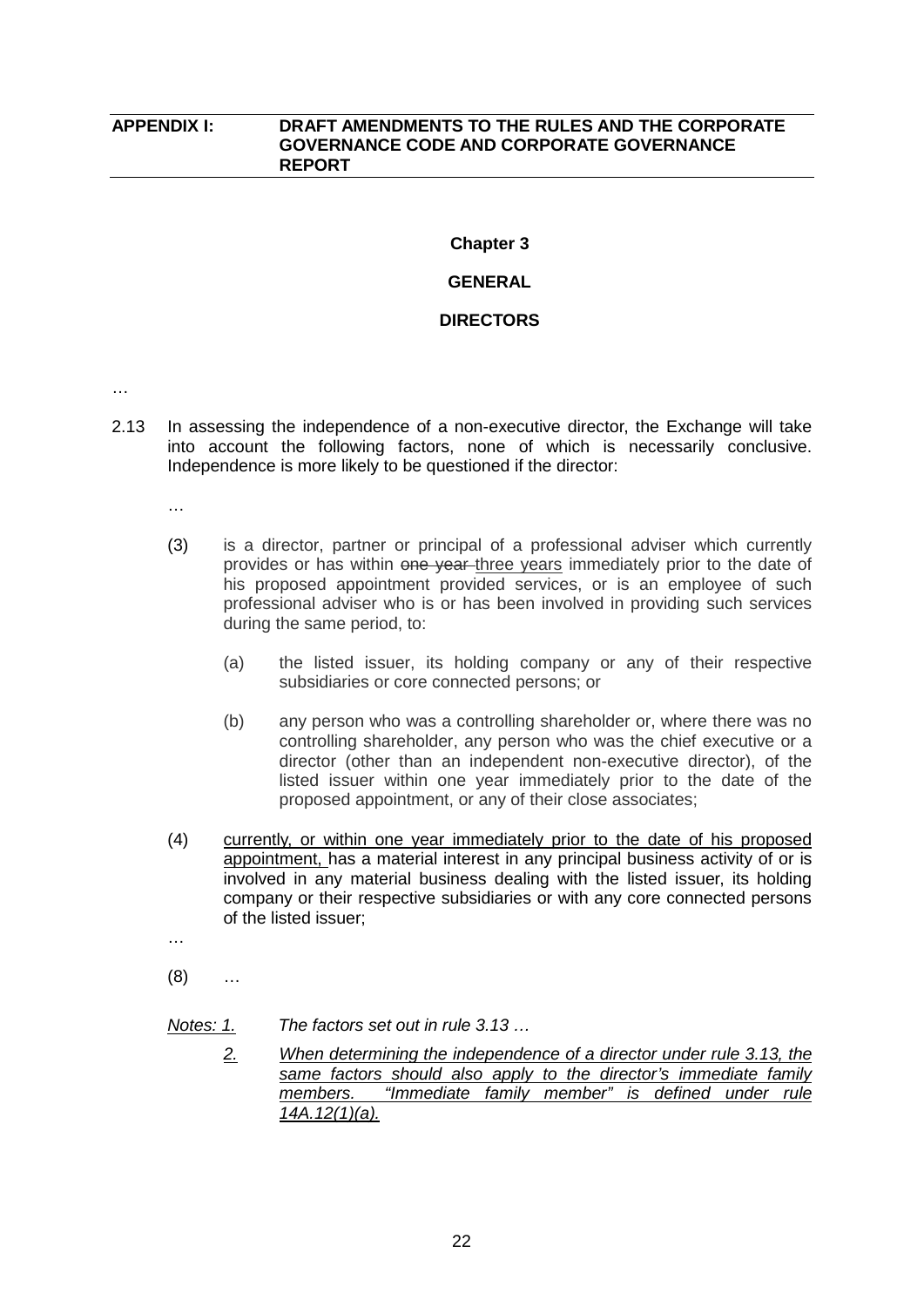### **Chapter 13**

## **EQUITY SECURITIES**

### **CONTINUING OBLIGATIONS**

#### 13.92 The nomination committee (or the board) shall have a policy concerning diversity of board members, and shall disclose the policy on diversity or a summary of the policy in the corporate governance report.

*Note: Board diversity will differ according to the circumstances of each issuer. Diversity of board members can be achieved through consideration of a number of factors, including but not limited to gender, age, cultural and educational background, or professional experience. Each issuer should take into account its own business model and specific needs, and disclose the rationale for the factors it uses for this purpose.*

#### **Appendix 14**

### **CORPORATE GOVERNANCE CODE AND CORPORATE GOVERNANCE REPORT**

… View whole [section](http://en-rules.hkex.com.hk/en/display/display_viewall.html?rbid=4476&element_id=3828)

…

## **A.2 Chairman and Chief Executive**

#### **Code Provisions**

…

A.2.7 The chairman should at least annually hold meetings with the independent non-executive directors (including independent nonexecutive directors) without the executive directors present.

**…**

…

#### **A.3 Board composition**

…

#### **Recommended Best Practice**

A.3.3 The board should state its reasons if it determines that a director is independent notwithstanding that he holds cross-directorships or has significant links with other directors through involvements in other companies or bodies.

23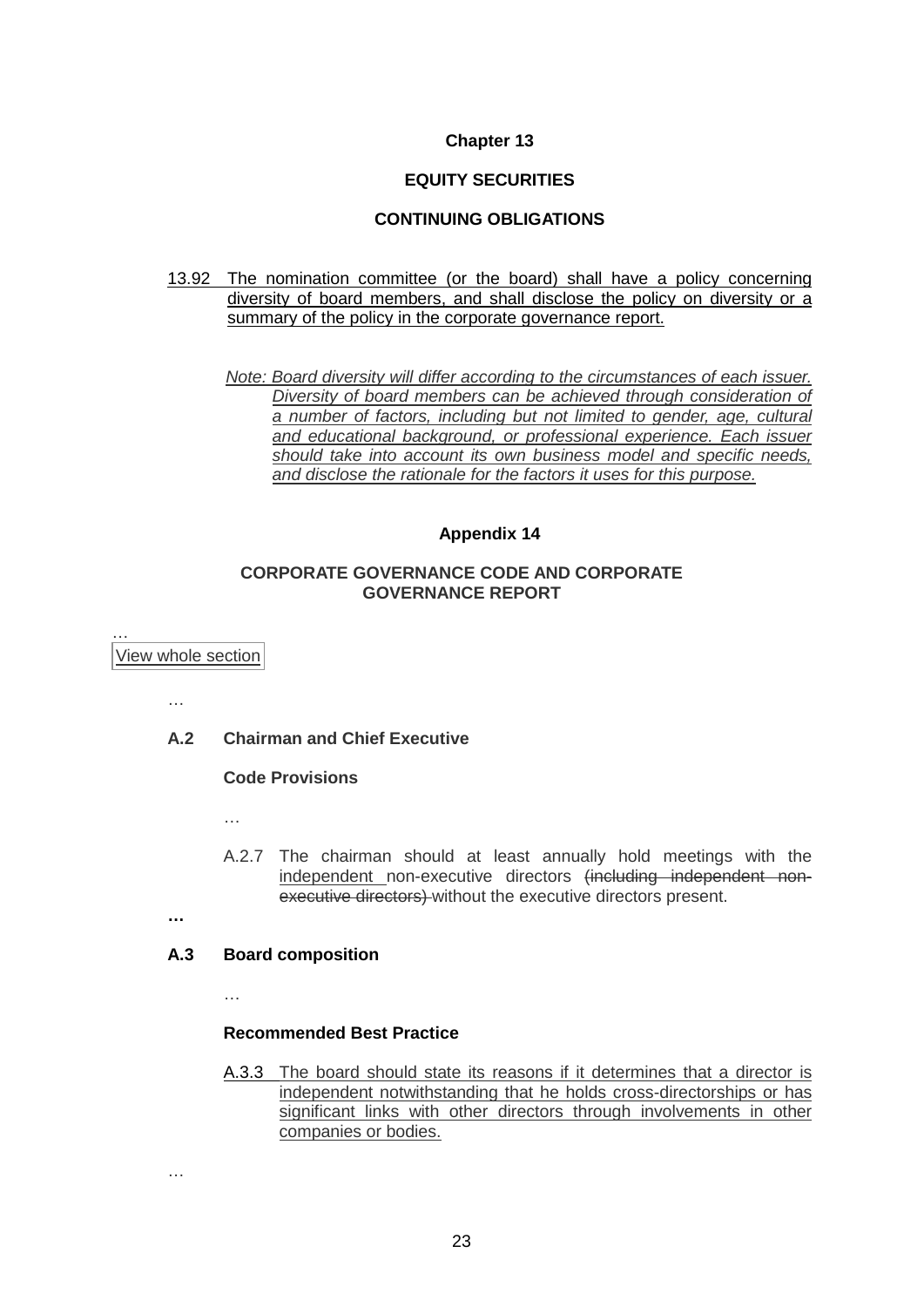# **A.5 Nomination Committee**

…

…

### **Code Provisions**

- A.5.5 Where the board proposes a resolution to elect an individual as an independent non-executive director at the general meeting, it should set out in the circular to shareholders and/or explanatory statement accompanying the notice of the relevant general meeting:
	- (a) the process used for identifying him and why the board believes he should be elected and the reasons why they consider him to be independent.;
	- (b) if the proposed independent non-executive directorship will be holding his seventh (or more) listed company directorship, why the board believes the person would still be able to devote sufficient time to the board;
	- (c) the perspectives, skills and experience that he can bring to the board; and
	- (d) how he contributes to diversity of the board.
- A.5.6 The nomination committee (or the board) should have a policy concerning diversity of board members, and should disclose the policy on diversity or a summary of the policy in the corporate governance report.

…

# **A.6 Responsibilities of directors**

…

…

## **Code Provisions**

A.6.7 Independent non-executive directors and other non-executive directors, as equal board members, should give the board and any committees on which they serve the benefit of their skills, expertise and varied backgrounds and qualifications through regular attendance and active participation. They should also attend general meetings and develop a balanced understanding of the views of shareholders.

…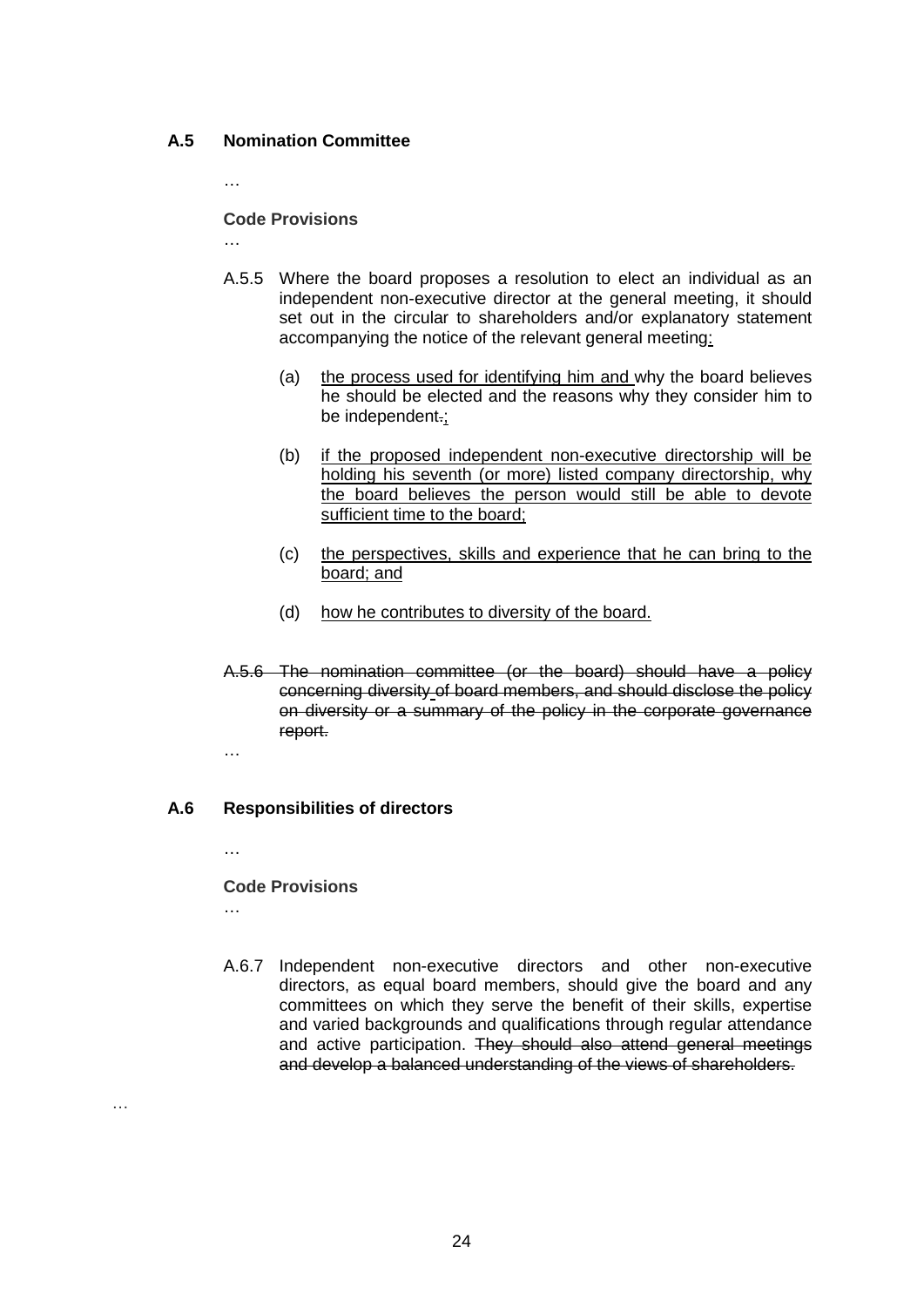# **C.3 Audit Committee**

…

#### **Code Provisions**

…

- C.3.2 A former partner of the issuer's existing auditing firm should be prohibited from acting as a member of its audit committee for a period of 4 3 years from the date of his ceasing:
	- (a) to be a partner of the firm; or
	- (b) to have any financial interest in the firm,

whichever is later.

…

# **COMMUNICATION WITH SHAREHOLDERS**

…

## **Code Provisions**

…

E.1.5 The issuer should have a policy on payment of dividends and should disclose it in the annual report.

…

# **CORPORATE GOVERNANCE REPORT**

View whole [section](http://en-rules.hkex.com.hk/en/display/display_viewall.html?rbid=4476&element_id=4974) **MANDATORY DISCLOSURE REQUIREMENTS**

…

# **L. BOARD COMMITTEES**

The following information for each of the remuneration committee, nomination committee, audit committee, risk committee, and corporate governance functions: …

- (d) a summary of the work during the year, including:
	- (ii) for the nomination committee, determining disclosing the policy for the nomination of directors, performed by the nomination committee or the board of directors (if there is no nomination committee) during the year. The nomination procedures and the process and criteria adopted by the nomination committee or the board of directors (if there is no nomination committee) to select and recommend candidates for directorship during the year. If the nomination committee (or the board) has a policy concerning diversity, this This section should also include the board's policy or a summary of the policy on board diversity, including any measurable objectives that it has set for implementing the policy, and progress on achieving those objectives;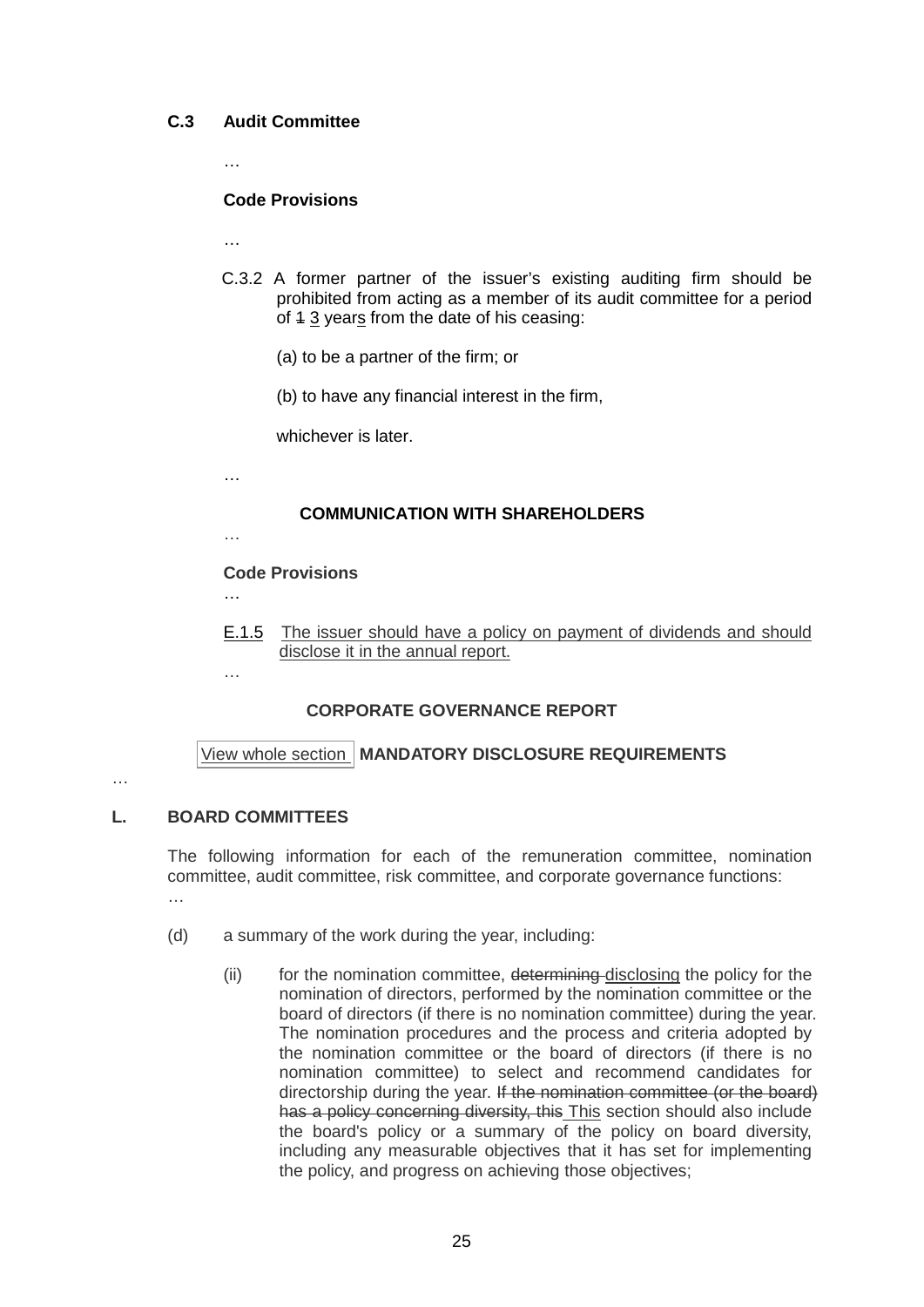### **APPENDIX II: PERSONAL INFORMATION COLLECTION AND PRIVACY POLICY STATEMENT**

Hong Kong Exchanges and Clearing Limited and from time to time, its subsidiaries, affiliated companies controlling it or under common control with it and its joint ventures (each such entity, from time to time, being **"HKEX"**, **"we"**, **"us"** or an **"affiliate"** for the purposes of this Privacy Policy Statement as appropriate) recognises its responsibilities in relation to the collection, holding, processing, use and/ or transfer of personal data under the Personal Data (Privacy) Ordinance (Cap. 486) (**"PDPO"**). Personal data will be collected only for lawful and relevant purposes and all practicable steps will be taken to ensure that personal data held by HKEX is accurate. HKEX will use your personal data in accordance with this Privacy Policy Statement.

We regularly review this Privacy Policy Statement and may from time to time revise it or add specific instructions, policies and terms. Where any changes to this Privacy Policy Statement are material, we will notify you using the contact details you have provided us with and, as required by the PDPO, give you the opportunity to opt out of these changes by means notified to you at that time. Otherwise, in relation to personal data supplied to us through the HKEX website, continued use by you of the HKEX website shall be deemed to be your acceptance of and consent to this Privacy Policy Statement.

If you have any questions about this Privacy Policy Statement or how we use your personal data, please contact us through one of the communication channels below.

HKEX will take all practicable steps to ensure the security of the personal data and to avoid unauthorised or accidental access, erasure or other use. This includes physical, technical and procedural security methods, where appropriate, to ensure that the personal data may only be accessed by authorised personnel.

Please note that if you do not provide us with your personal data (or relevant personal data relating to persons appointed by you to act on your behalf) we may not be able to provide the information, products or services you have asked for or process your request.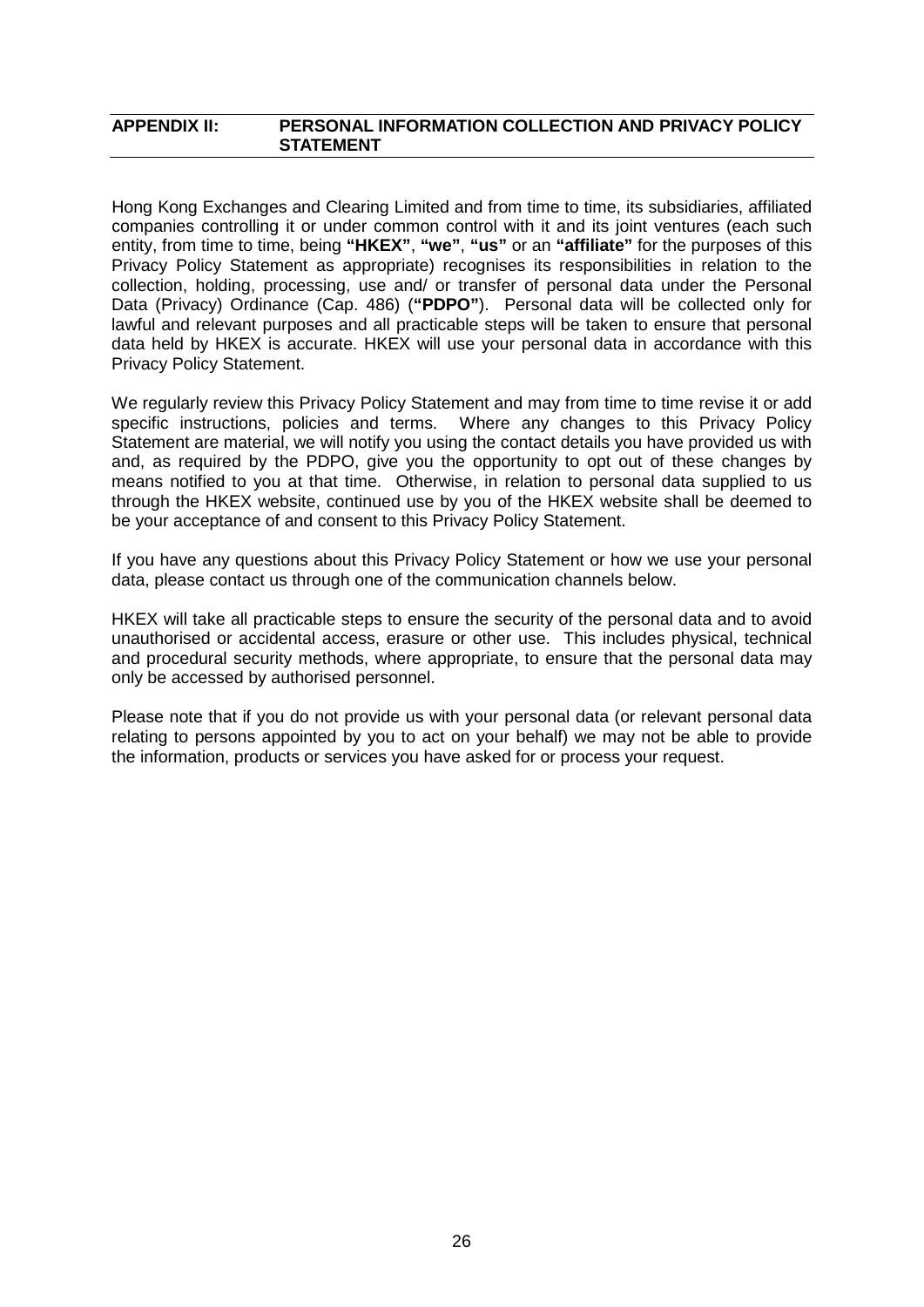# **Purpose**

From time to time we may collect your personal data such as your name, mailing address, telephone number, email address and login name for the following purposes:

- 1. to process your applications, subscriptions and registration for our products and services;
- 2. to perform or discharge the functions of HKEX and any company of which HKEX is the recognised exchange controller (as defined in the Securities and Futures Ordinance (Cap. 571));
- 3. to provide you with our products and services and administer your account in relation to such products and services;
- 4. to conduct research and statistical analysis; and
- 5. other purposes directly relating to any of the above.

## **Direct marketing**

Except to the extent you have already opted out or in future opt out, we may also use your name, mailing address, telephone number and email address to send promotional materials to you and conduct direct marketing activities in relation to our financial services and information services, and related financial services and information services offered by our affiliates.

If you do not wish to receive any promotional and direct marketing materials from HKEX or do not wish to receive particular types of promotional and direct marketing materials or do not wish to receive such materials through any particular means of communication, please contact us through one of the communication channels below.

#### **Identity Card Number**

We may also collect your identity card number and process this as required under applicable law or regulation, as required by any regulator having authority over us and, subject to the PDPO, for the purpose of identifying you where it is reasonable for your identity card number to be used for this purpose.

## **Transfers of personal data for direct marketing purposes**

Except to the extent you have already opted out or in future opt out, we may transfer your name, mailing address, telephone number and email address to our affiliates for the purpose of enabling our affiliates to send promotional materials to you and conduct direct marketing activities in relation to their financial services and information services.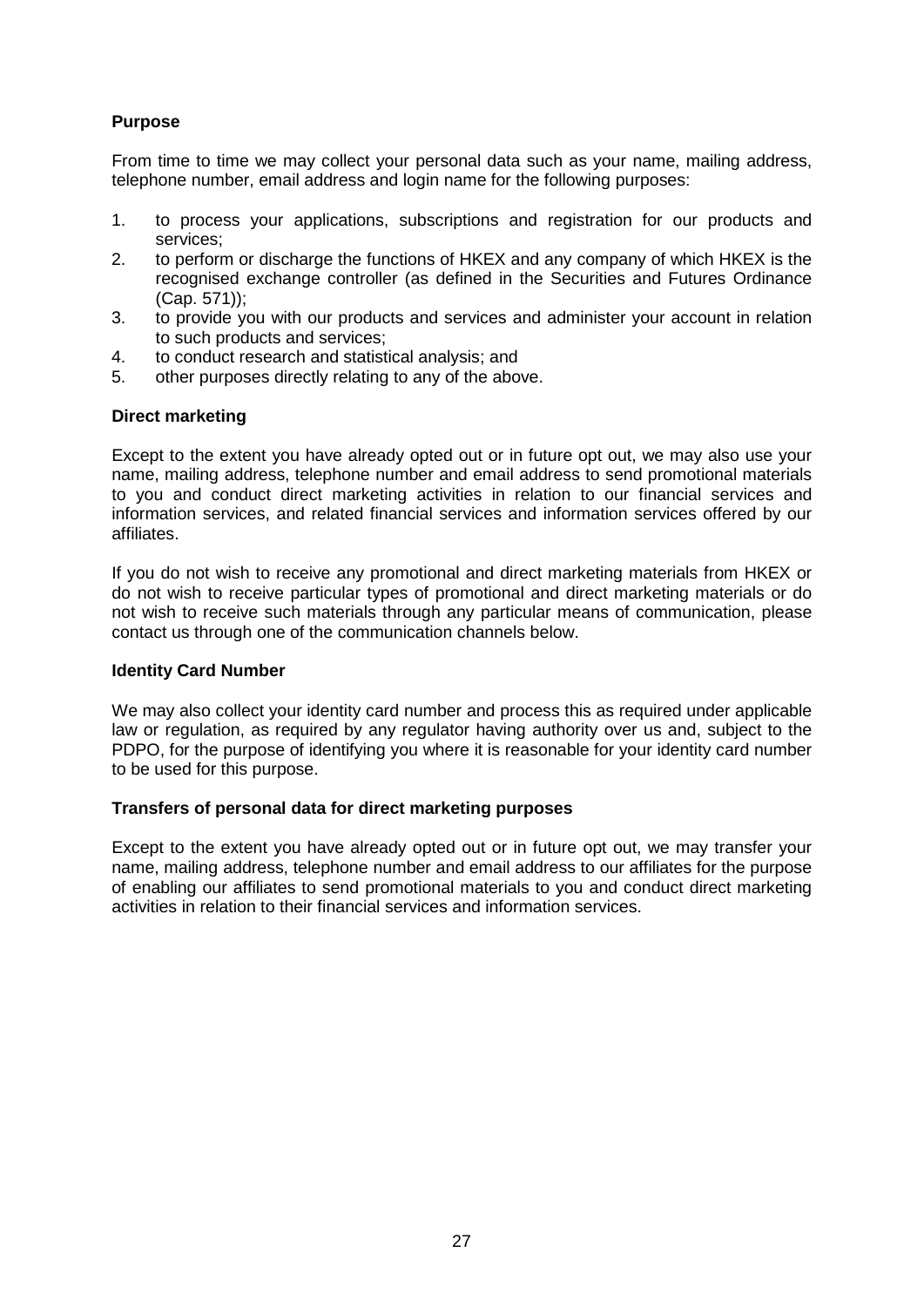# **Other transfers of personal data**

For one or more of the purposes specified above, the personal data may be:

- 1. transferred to our affiliates and made available to appropriate persons in our affiliates, in Hong Kong or elsewhere and in this regard you consent to the transfer of your data outside of Hong Kong; and
- 2. supplied to any agent, contractor or third party who provides administrative or other services to HKEX and/ or any of our affiliates in Hong Kong or elsewhere.

#### **How we use cookies**

If you access our information or services through the HKEX website, you should be aware that cookies are used. Cookies are data files stored on your browser. The HKEX website automatically installs and uses cookies on your browser when you access it. Two kinds of cookies are used on the HKEX website:

**Session Cookies:** temporary cookies that only remain in your browser until the time you leave the HKEX website, which are used to obtain and store configuration information and administer the HKEX website, including carrying information from one page to another as you browse the site so as to, for example, avoid you having to re-enter information on each page that you visit. Session cookies are also used to compile anonymous statistics about the use of the HKEX website.

**Persistent Cookies:** cookies that remain in your browser for a longer period of time for the purpose of compiling anonymous statistics about the use of the HKEX website or to track and record user preferences.

The cookies used in connection with the HKEX website do not contain personal data. You may refuse to accept cookies on your browser by modifying the settings in your browser or internet security software. However, if you do so you may not be able to utilise or activate certain functions available on the HKEX website.

#### **Compliance with laws and regulations**

You agree that HKEX and its affiliates may be required to retain, process and/ or disclose your personal data in order to comply with applicable laws and regulations, or in order to comply with a court order, subpoena or other legal process, or to comply with a request by a government authority, law enforcement agency or similar body (whether situated in Hong Kong or elsewhere). You also agree that HKEX and its affiliates may need to disclose your personal data in order to enforce any agreement with you, protect our rights, property or safety, or the rights, property or safety of our affiliates and employees.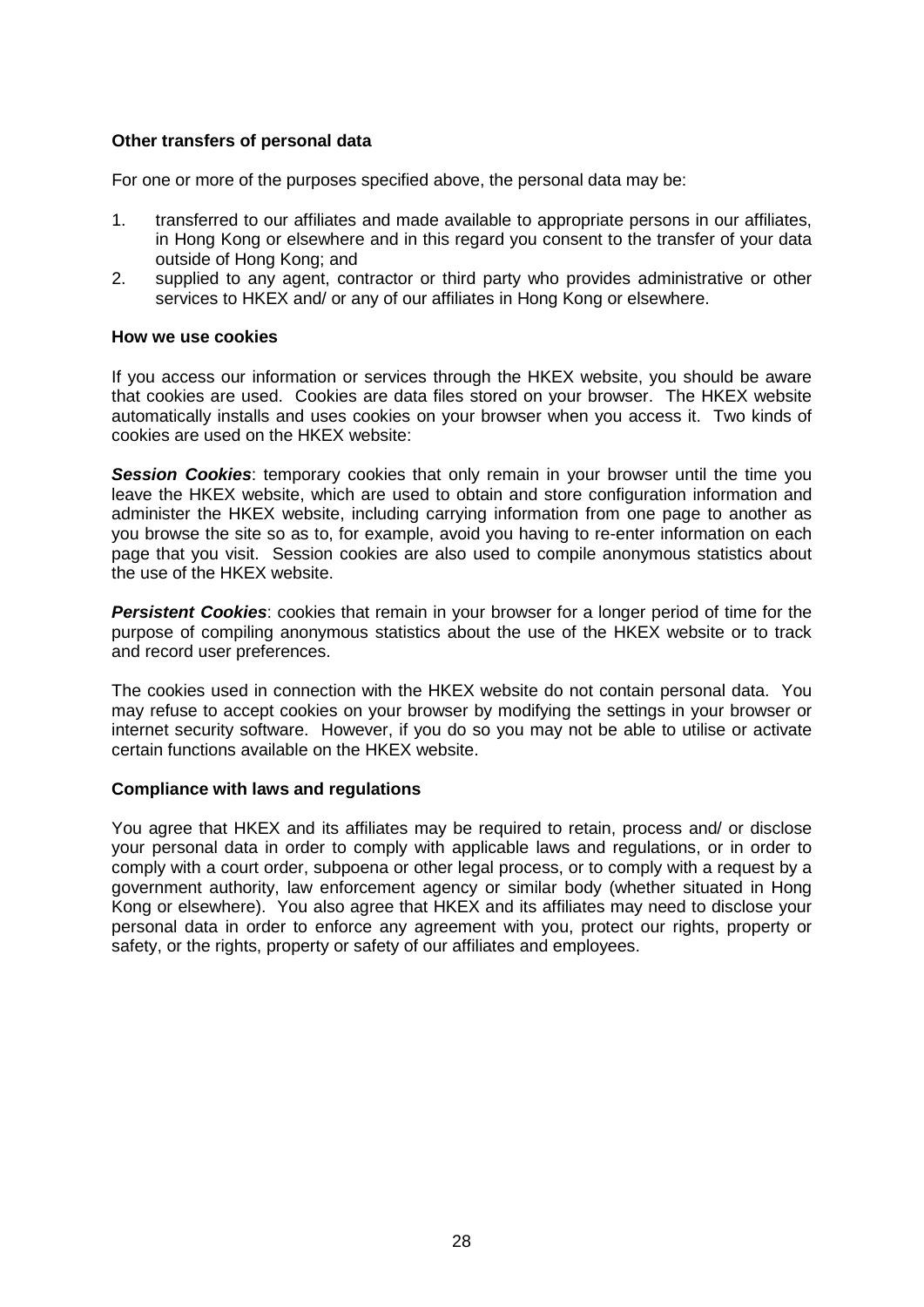# **Corporate reorganisation**

As HKEX continues to develop its business, we may reorganise our group structure, undergo a change of control or business combination. In these circumstances it may be the case that your personal data is transferred to a third party who will continue to operate our business or a similar service under either this Privacy Policy Statement or a different privacy policy statement which will be notified to you. Such a third party may be located, and use of your personal data may be made, outside of Hong Kong in connection with such acquisition or reorganisation.

### **Access and correction of personal data**

Under the PDPO, you have the right to ascertain whether HKEX holds your personal data, to obtain a copy of the data, and to correct any data that is inaccurate. You may also request HKEX to inform you of the type of personal data held by it. All data access requests shall be made using the form prescribed by the Privacy Commissioner for Personal Data (**"Privacy Commissioner"**) which may be found on the official website of the Office of the Privacy Commissioner.

Requests for access and correction or for information regarding policies and practices and kinds of data held by HKEX should be addressed in writing and sent by post to us (see contact details below).

A reasonable fee may be charged to offset HKEX's administrative and actual costs incurred in complying with your data access requests.

#### **Termination or cancellation**

Should your account with us be cancelled or terminated at any time, we shall cease processing your personal data as soon as reasonably practicable following such cancellation or termination, provided that we may keep copies of your data as is reasonably required for archival purposes, for use in relation to any actual or potential dispute, for the purpose of compliance with applicable laws and regulations and for the purpose of enforcing any agreement we have with you, for protecting our rights, property or safety, or the rights, property or safety of our affiliates and employees.

## **Contact us**

By Post: Personal Data Privacy Officer Hong Kong Exchanges and Clearing Limited 12/F., One International Finance Centre 1 Harbour View Street **Central** Hong Kong

By Email: [pdpo@hkex.com.hk](mailto:pdpo@hkex.com.hk)